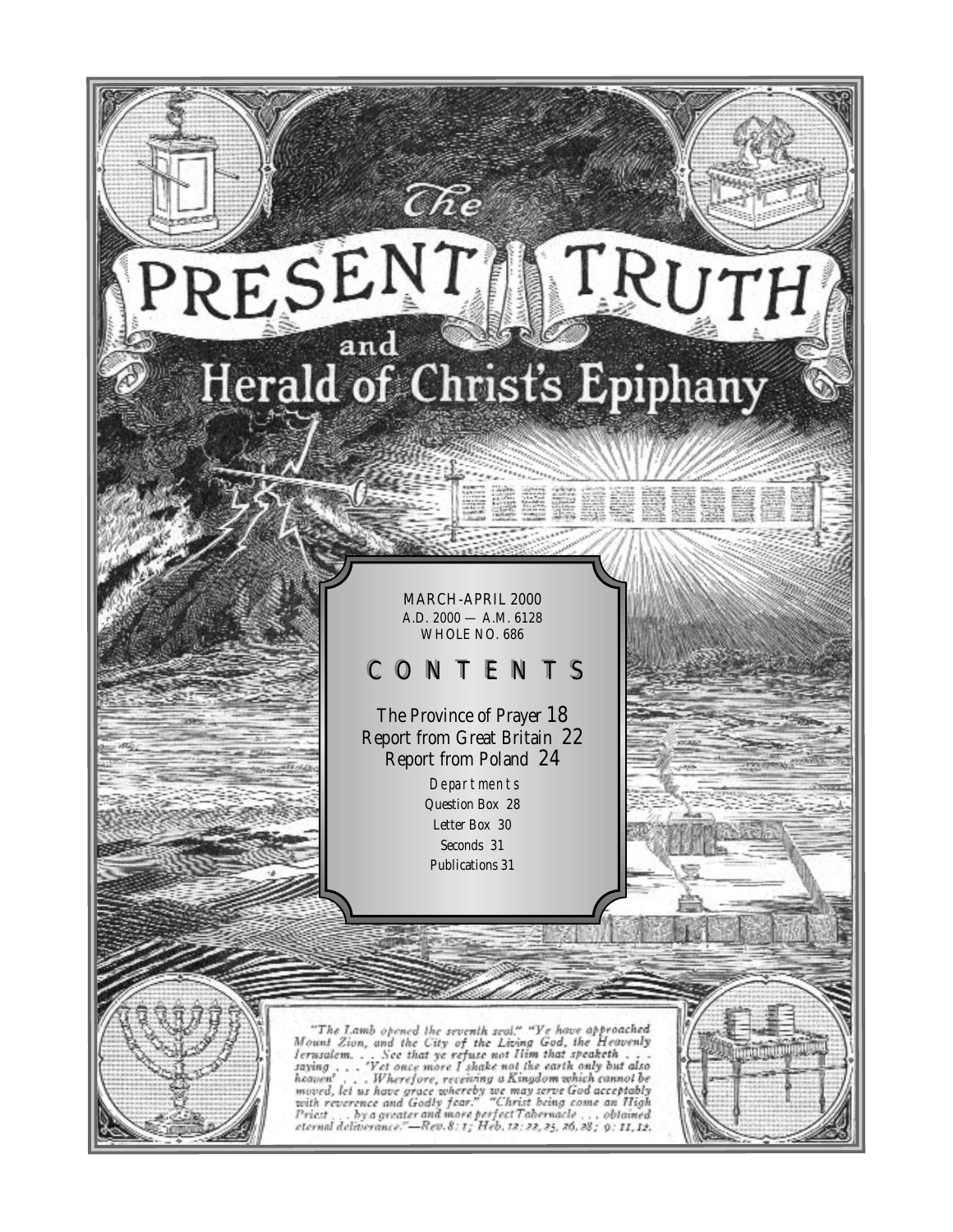# The Province of Prayer

*There can be no doubt that for ignorant and weak finite beings to attempt to use prayer or any other agency to thwart the plans and change the arrangements of the Almighty Jehovah, and to attempt to instruct the All-wise One, would be improper. Such is not the province of prayer. This we hold to be an axiom. But what is the purpose and intent of prayer? What are its privileges and its limits?*

**THE PRIVILEGE** of praying to God, of holding communion with Him, is a great one and is an evidence of His favor. God permits and has arranged to grant us this privilege, not that He might be *informed* of our desires, but that we might obtain benefit, comfort and instruction.

#### **THE OBJECT OF PRAYER**

The object of prayer is to bring the heart and mind of the true disciple — whether in joy or sorrow — into contact with the heart of God, that the disciple may be enabled to realize more fully the Fatherhood of God, His love and care and His deep interest in every item of our welfare. In our deep affliction we may unburden our hearts to God and thus have forcefully brought to our



attention His love, care and wisdom for our encouragement and strengthening and for our joy.

It is not necessary for us to instruct Jehovah how to arrange matters for the best, but it is our place to bring our hearts to realize that He is the center of wisdom and power and that, having unburdened our hearts, we are to be prepared to listen for His answer and advice through His Word. Those whose knowledge of prayer is confined to the meager information they have imparted *to* God with "much speaking," and who have never learned to *listen* for the answer to their prayers at the Word of God, have as yet measurably failed to appreciate the object of prayer (Matt. 6: 7).

The province of prayer is *to ask for only those things that God has already declared Himself well pleased to grant.* We may speak freely to Him as a Father, and tell Him that we accept and understand His Word and of the confidence and trust we have in its ultimate fulfillment; yet we must not tell Him of our will and our plan, and what we would prefer. We should put far from us any such spirit, and instead bring ourselves into full accord with His will and His Plan. This attitude would cut short some of the "long prayers," "much speaking," and "vain repetitions" by which some endeavor to instruct the Lord in their wishes regarding every matter under heaven.

**CONDITIONS FOR ANSWERS TO PRAYER** While assuring us that the Father cares for us, and is well-pleased to have us come to Him with sincere hearts, the Master informs us of the conditions upon which we may expect an answer. He says (John 15: 7):

"If ye **[1]** abide in me, and **[2]** my words abide in you, ye shall ask what ye will, and it shall be done unto you."

What is it to abide in Christ? It implies first that our *will* has been wholly swallowed up in the will of God and Christ. More than this, that our will is in this condition *at the time of prayer,* that is, *abiding* in Christ. If our will is controlled entirely by the will of Christ, we will consult the Word of God and look to it for guidance as to what God's will is *before* framing our petition. This being the case, we will be prepared to ask any and everything we may (rightly) will to ask.

#### **MODEST PRAYERS**

Our requests would probably be as simple as was the Master's petition when He prayed, "Not my will, but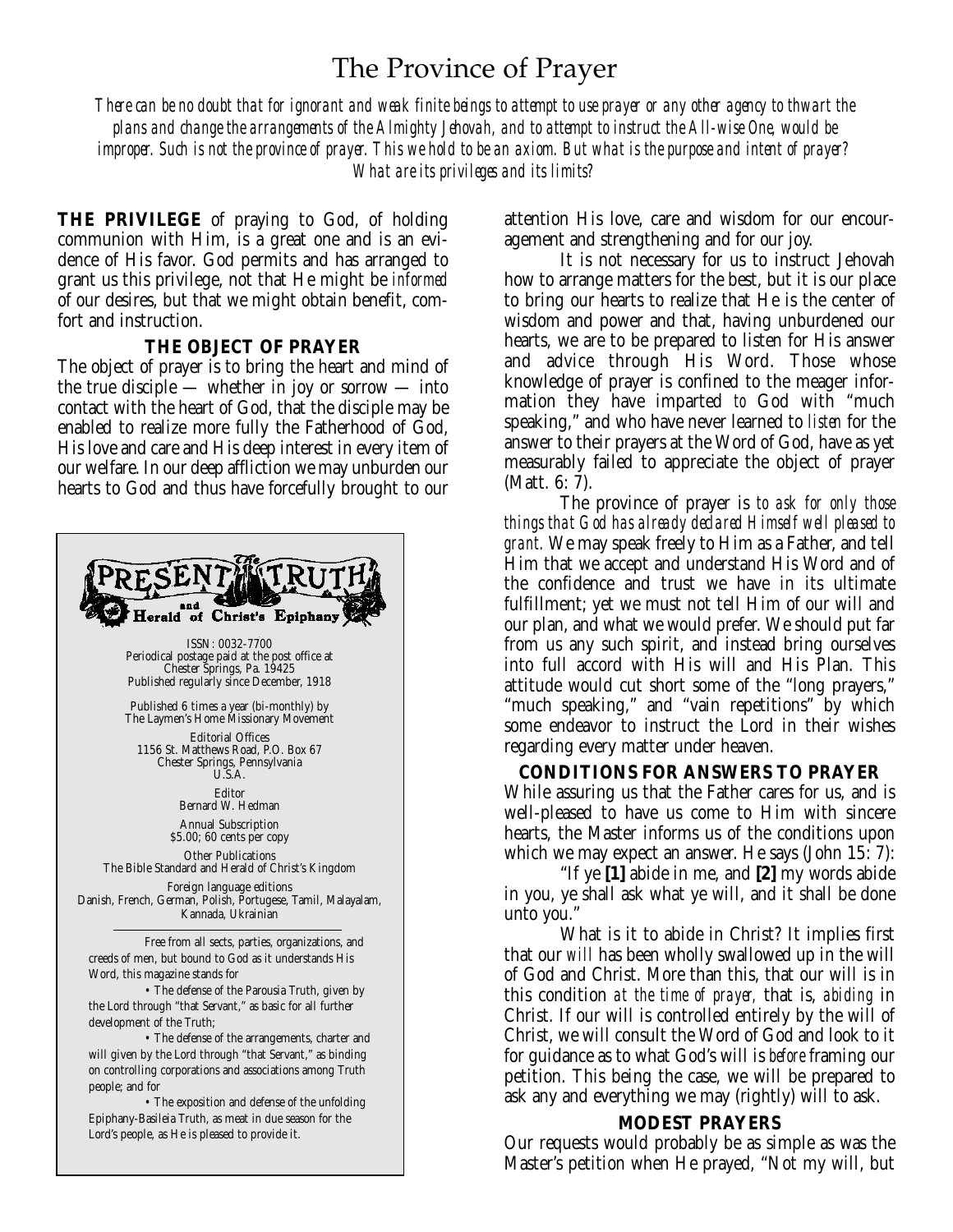thine be done" (Luke 22: 42). In such a condition prayers are always answered; but in such a condition the prayers would be very modest. Our prayers under such circumstances will be more of thanksgiving for our blessings, an expression of confidence and trust and the committing of our way unto the Lord, confidently realizing the promise that to us under such conditions, all things work together for good (Rom. 8: 28). Whatever comes, therefore, we may realize that the prayer was answered. We can rejoice, because we will be prepared to rejoice in tribulation as well as in prosperity, in the path of service. We will not oppose whatever God permits, knowing that it will work out for our good.

#### **WHAT WE SHOULD NOT PRAY FOR**

There are certain things for which it is not proper that we pray. Some examples —

• We could not pray for the immediate conversion of the world, for though we firmly believe that God "will have all men to be saved and to come unto the knowledge of the truth" (1 Tim. 2: 1-6) we recognize that this present Age is not in God's Plan devoted to this work. God's salvation work has been directed to the selection of those who will be His instruments for blessing all the families of the earth in His arranged time (Acts 3: 19-21).

• We should not single out an ungodly friend and request God to work a miracle on him or her and bring that one into the Christian fold. We may, however, pray for wisdom to present the Word aright, that, if possible, the light of the understanding of the glory of God might shine into the understanding of our friend. This would be in harmony with the Word of God. Jesus exhorts us to be "wise as serpents, and harmless as doves" and instructs us that "if any of you lack wisdom, let him ask of God, that giveth to all men liberally and upbraideth not" (Matt. 10: 16; James 1: 5).

• We may not ask for riches and honor, nor for fine food and fine clothing. To pray for these is contrary to the spirit of the Master. But we may ask, "Give us this day our daily bread," assured that the Father knows what is best and what things are needful to us. His concern for us embraces our interests temporal as well as spiritual, future as well as present.

• We ought not to pray or labor for the perpetuation of the political parties and governments of this world, for the Word of Christ abides in us, and we are therefore not in darkness. We know that "the times of the Gentiles," the lease of power granted to national governments by God, expired nominally in 1914 (Luke 21: 24). God's Kingdom is to supplant these.

*God's concern for us embraces our interests temporal as well as spiritual, future as well as present.*

For that new Kingdom we may pray, "Thy kingdom come. Thy will be done, in earth," while we wait patiently for it (Dan. 2: 44; Matt. 6: 10). We may, in harmony with the Apostle Paul's exhortation (1 Tim. 2: 1, 2), pray "for all men; for kings and all that are in authority." We may pray for God's guidance and direction over all the affairs of life and over rulers to the end that the piety, sobriety and spiritual growth of His people may be conserved (v. 2).

In none of Jesus' prayers did He ever pray for Caesar, or Pilate, or Herod; nor did He make any special effort to reach these with the Gospel message, remembering how it is written, "The Spirit of the Lord God is upon me; because the Lord hath anointed me to preach good tidings unto the meek" (Isa. 61: 1; Luke 4: 18). Our Lord gave His disciples a formula for prayer which contains no petition for rulers of this Age, nor for mankind in general, except as this is implied in the expressions of forgiveness of debtors, and the prayer for the coming Kingdom, which will ultimately bless all mankind.

• We cannot pray our Father to grant abundant harvests, send rains, prevent famines, droughts, wars and pestilences; we find no example of such presumption in the Master, and realize from His words that God will permit disasters until the earthly phase of the reign of Christ is inaugurated (Luke 21: 9). Further, we are informed by the Master that the present day will be one of trouble caused by the new Prince binding the strong ruler of earth and spoiling his house (Matt. 12: 26-29). We rejoice in confident hope, knowing that all things are so overruled as to work out the accomplishment of our Father's grand designs, revealed to us in His Word.

• Instructed by the abiding words of Christ and realizing our covenant of consecration is unto death, we cannot ask for release from pain, trouble and death. As did Jesus, we can ask only that if it be possible, the cup of shame and misrepresentation might pass us by, that we might suffer not as evildoers; and yet, with Him we must say, "Not my will, but thine be done." It was truly said of the Master that He saved others, but He could not save Himself *and be a sacrifice, too.* In our requests for others we should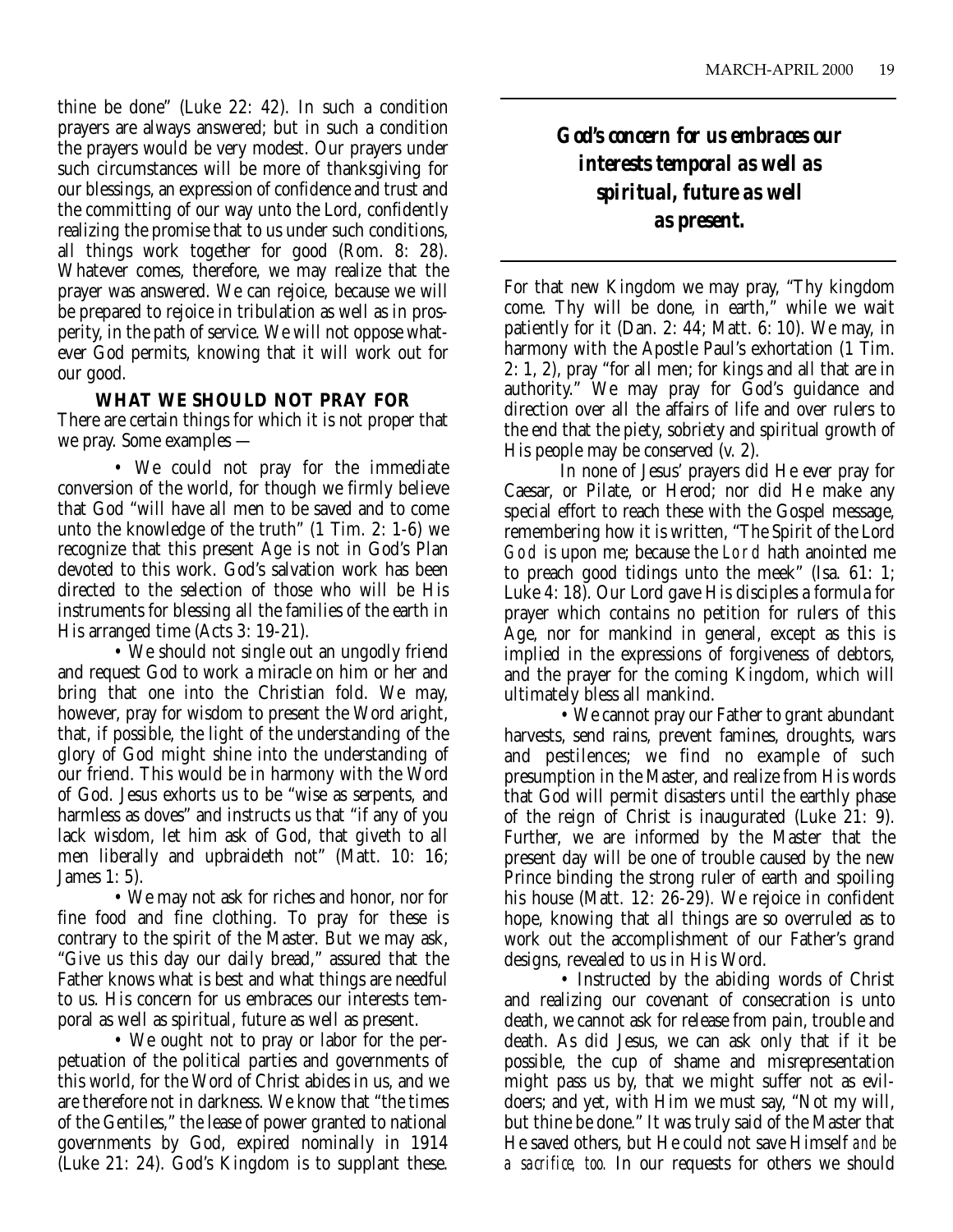remember that the time for restitution of life and health to the world has not yet fully come. Jesus did not heal all the blind and ill in Judea; what healing He did merely showed forth the glorious power and blessing of His coming glorious reign. Hence our prayers for the sick should be with full confidence in God's ability to heal, yet not demanding it, always letting the words of our Lord abide in us — "Thy will be done." To pray in any other than this spirit is to "ask

amiss" (James 4: 3). Requests for ease, earthly prosperity — all these are termed lusts (earthly desires) by the Apostle, contrary to the spirit and Word of Christ.

**PRAY FOR WHAT?** Some examples of appropriate prayers —

• Those who abide in Christ and in whom His Word abides can pray for their enemies and those who despitefully use and persecute them (Matt. 5: 44), though they cannot pray God to open their blinded eyes at once, or in their preferred way. Realizing from the indwelling Word of God's promise that the blinded eyes will all be opened to the Truth, they can wait on Him, and, going to God in prayer, they may express their forgiveness of the persecutors,

their interest in them, and their patient waiting for the day when the knowledge of the Lord shall fill the earth (Jer. 31: 33, 34).

• Though a *time* for praying is not specified in Scripture, who among God's children has not experienced the blessedness of communion with the Lord in the morning of each day, asking His guidance of its affairs, and realizing and expressing to Him our confidence in and reliance upon His promises? This starting prayer reminds us of God's promises and thus strengthens and prepares us for the events of the day. And at the end of the day, how impossible it is for a consecrated one to retire without thankfulness of heart! How appropriate to bow the knee, and the heart, to render homage as well as thanks for the day!

• Though not enjoined specifically, how appro-

priate that husband and wife should blend their hearts and bow their knees in Divine worship, and in submission to the Divine will! This tends to unify their hearts and lives. How blessed such an example is to the children! It is entirely appropriate that our children be trained to look to their Creator in the days of their youth, not necessarily with formal or lengthy prayers, but in a simple, earnest, and trustful manner. They will learn from praying parents the lesson of obedience

and submission both to their parents and to God.

As soon as children come to a reasoning age, their attention to the daily family prayer, whether it be morning or evening, should be placed on the same plane that God places it before the consecrated parents: not of constraint, but of a willing mind, out of a thankful and loving heart. Parental example in such things will make home and parents and sacred things dear to children in later life.

**•** What is true of the natural family is not less true of God's family, of which we are members. To bind us together in love, God has arranged to make the various members more or less dependent on each other for the blessings He is willing and ready to

bestow. Thus He would unify them in His method of providing spiritual food. This being true, we must not neglect the assembling of ourselves with those of like precious faith when we can. How sweet and refreshing such assemblies can be! How appropriate, then, to ask our Father's blessing upon each meeting, that the spirit of love may pervade the members of Christ's family there gathered, that the Truth might be discerned by sincere and Truth-hungry souls, so that all might be more and more filled with the self-sacrificing spirit and thus be built up in the most holy faith and love, and made fit for the Master's service.

Can it be doubted that to the extent that such prayer is the expression of the sentiment of all, it will bring an answer at the moment of its utterance, by impressing upon all solemnly the object of the meeting

After this manner therefore pray ye: **Our Father which art in heaven, Hallowed be thy name. Thy kingdom come. Thy will be done in earth, as it is in heaven. Give us this day our daily**

**The Model Prayer**

**bread.**

**And forgive us our debts, as we forgive our debtors.**

**And lead us not into temptation, but deliver us from evil: For thine is the kingdom and the power, and the glory, for ever.**

**Amen.**

*Matt. 6: 9-13*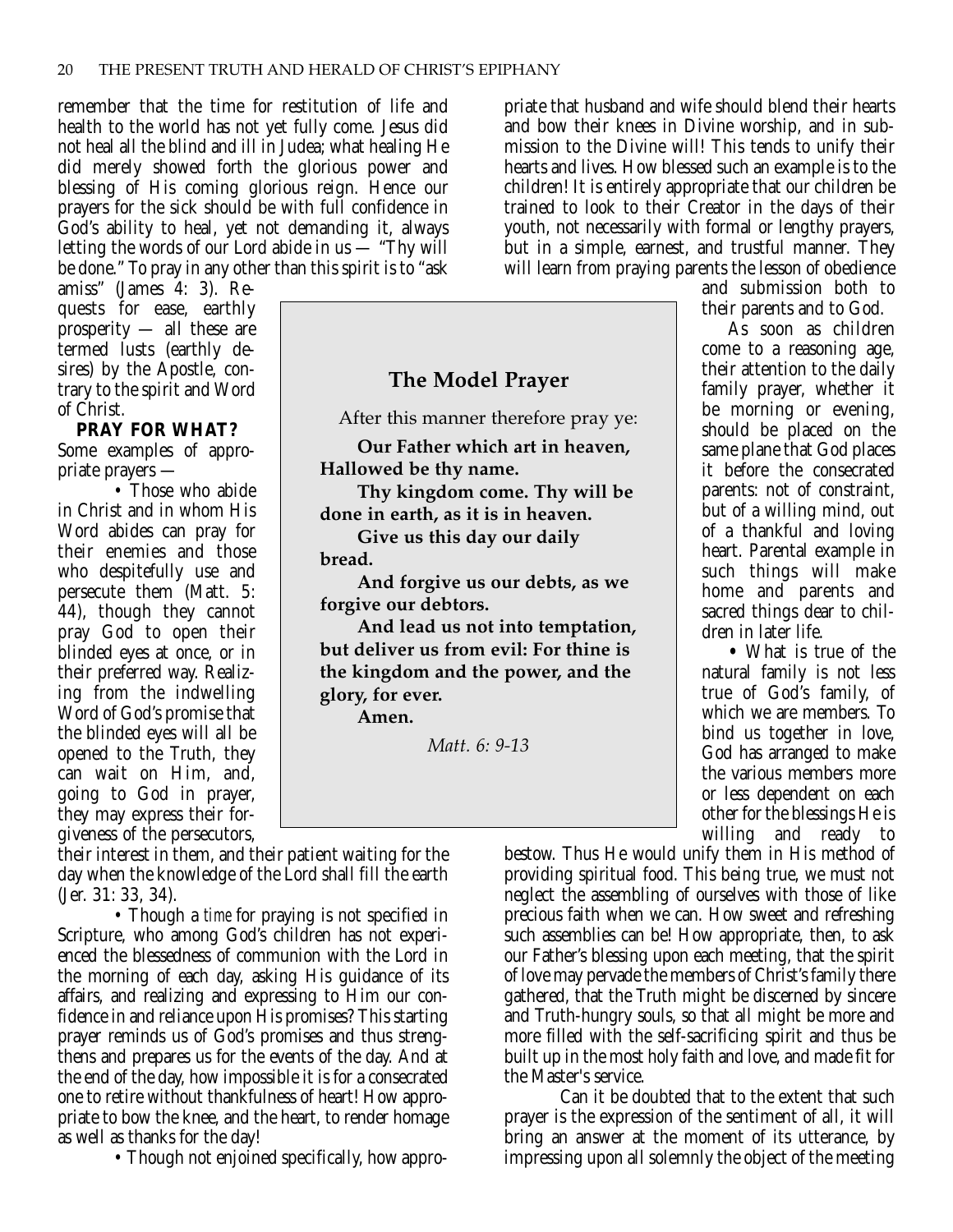and the blessings to be expected and enjoyed? The prayer will influence all who join in it.

Jesus said, in connection with one of the few of His recorded prayers, "Because of the people which stand by I said it" (John 11: 42). Saint Paul exhorts those who lead the company in prayer to do so in such a manner that all may be able to hear and acquiesce in it (1 Cor. 14: 14-17).

• With the climax of Christian growth, the climax of worship is reached, and the earnest disciple of Christ will experience the meaning of the Apostle's words, "Pray without ceasing. In every thing give thanks" (1 Thes. 5: 17, 18). Communion with God and the feeling of continual trust in His goodness and care will become interwoven with all the affairs of life, so that to pray without ceasing and to be continually thankful will become as natural as breathing.

#### **THE LORD'S PRAYER: OUR EXAMPLE**

No *form* of prayer is furnished for us in the Scripture. When asked by the disciples for instruction on this subject, Jesus gave them an idea or example of how to arrange their prayers. He said to pray after "this manner" (see box on facing page).

First, there needs to be an acknowledgment of God as our Father, the Almighty and hallowed One; secondly, we should express our expectation and trust that His Kingdom is coming, our eagerness for it and the time when His will shall be done on earth as it is in heaven; thirdly, we affirm our reliance upon Him for our daily provisions, which He has promised us; fourthly, we acknowledge our sins and ask His forgiveness, that we are willing to exercise forgiveness toward our debtors, and express our belief that He will not abandon us into temptation but will deliver us from the Evil One.

#### **PRAYER NOT BEGGING**

Prayer is not merely a begging arrangement, nor is it an occasion for instructing Jehovah as to our wills. Rather, it should be seen as a season of communion with our Father, in which we may relieve our burdened or perplexed hearts, calling on Divine sympathy and bringing to mind Divine promises, reviewing Divine care and expressing our confidence in God's many promises. How proper and necessary is prayer to the true believer! We cannot live without it. To break it off would be like stripping a tree of its leaves — it would die.

But to suppose that the Christian life depends solely on prayer without earnest study, practice and the spreading of God's Word, would be an error. Just as the tree needs its leaves, it also needs its roots and soil. All elements are needful. We need to absorb the promises of God's Word. This in turn will lead to good works and to communion with God in prayer, without which our *Prayer is not merely a begging arrangement, nor is it an occasion for instructing Jehovah as to our wills.*

fruits would soon wither and disappear. Jesus encouraged us to "watch and pray" (Matt. 26: 41), uniting two conditions needful in our development. Some pray, then neglect to watch; others watch, and neglect to pray.

#### **PRAYER MORE THAN A CEREMONY**

Prayer is not a *duty,* but it is a *necessity.* The Father desires such to worship Him as worship Him "in spirit and in truth" (John 4: 23), and it would be contrary to this principle to define prayer as an obligation and to stipulate a set time, place, or formal manner. The earnestness of the request and the peculiarity of the circumstances will regulate the frequency and the entire matter. May we all continue to rejoice in the marvelous privilege of prayer (Eph. 6: 18; Phil. 4: 6, 7; Col. 4: 2)!

#### **"Watch and Pray"**

*Prayer is appointed to convey The blessings God designs to give. In every case should Christians pray, If near the fount of grace they'd live.*

*If pain afflict, or wrongs oppress; If cares distract, or fears dismay; If want deject, if sin distress,*

*In every case, still watch and pray.*

*'Tis prayer supports the soul that's weak, Though thought be broken, language lame; God through His Word to us doth speak, And we to Him in Jesus' name.*

*Depend on Him; thou canst not fail; But ask according to His will; Then always shall thy prayer prevail, And nothing shall to thee work ill.*

> — Hymns of Millennial Dawn, No. 239

> > **\*\*\***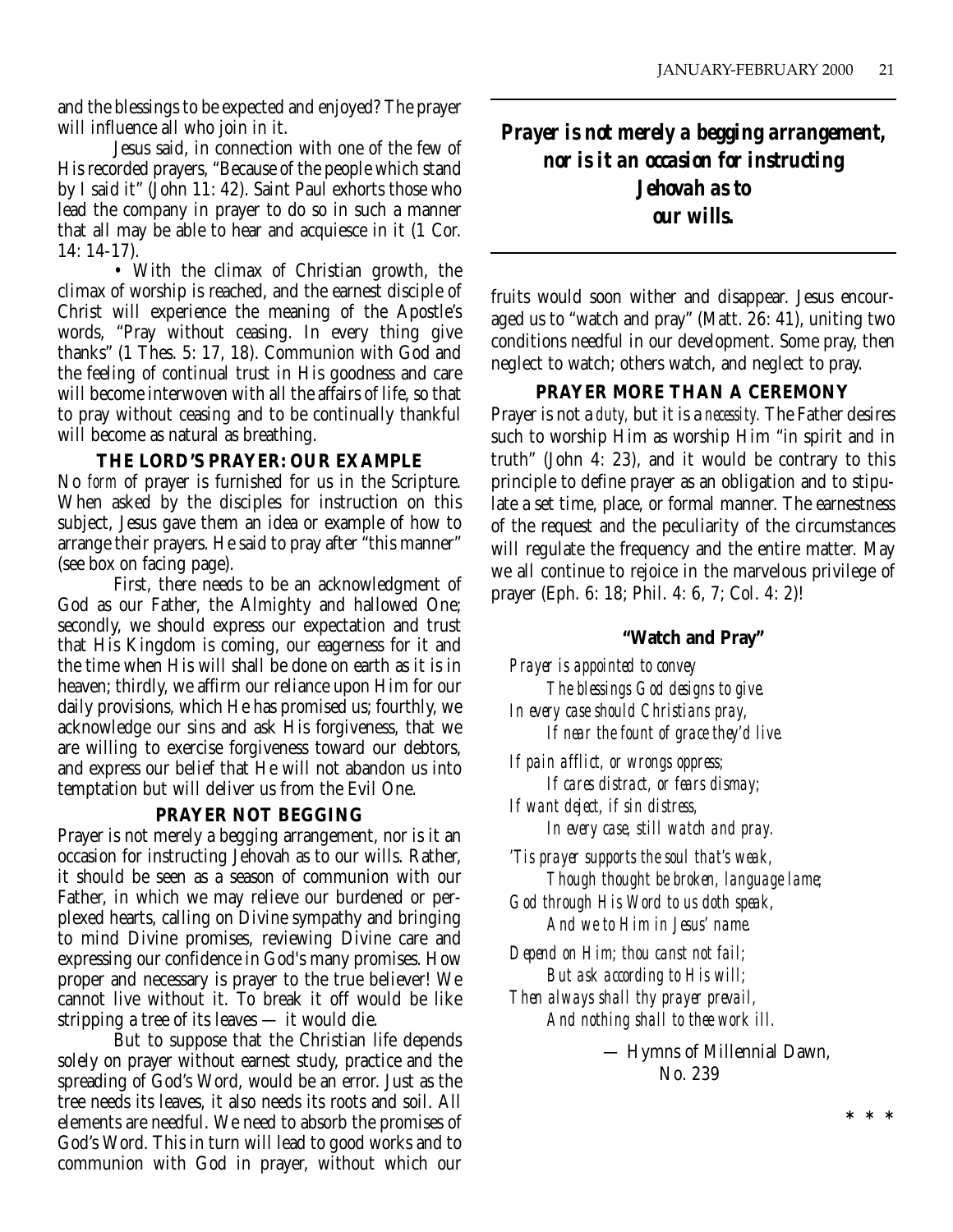# Report from Great Britain

Dear Bro. Hedman: Loving Greetings in Jesus' Name!

Now that we are launched into this new and third millennium A.D. (a year early according to many experts), here in Britain we look back over last year's activities with thankful hearts. It was a good year in the sphere and influence of present Truth, and an interesting though somewhat depressing year as we view affairs in the world.

#### **Britain and the Secular World**

Matters connected with celebrations of the new Millennium dominated the headlines, but, like the fireworks displays which lit up the skies to mark the occasion, excitement among the people flared briefly then faded under the pressure of national and world events.

As we focus attention on worldly affairs throughout 1999, a sordid picture emerges here in Britain. Standards of public morality have not only continued to decline, but appear to be plunging downward far below anything which even worldly people themselves — especially the older ones who grew up in a more innocent age — would in former times have believed possible. It seems that the only thing regarded as "taboo" is use of the word itself; the situation is well described in the title of the old song, "Anything Goes."

#### **The Media**

As I noted in last year's letter from Britain, news reporters — they prefer to be known as "investigative journalists" — and their editors, seeking sensational or salacious material, continue to hound, probe into, and disrupt the lives of public figures and celebrities. They have achieved further successes in procuring the downfall and public disgrace of some. Writs abound, lawyers thrive — and the reading public becomes ever more cynical.

#### **Europe**

Britain's relationship to Continental Europe is in the forefront of political discussion here. Not far behind is the vexed question of England's relationship to the three other entities of the United Kingdom — Scotland, Northern Ireland and Wales; many predict the break-up of the historic union. The dear brethren in their continuing studies of Parousia and Epiphany truths are, of course, keeping these things in view as "signs of the times." From a Bible student's standpoint it is a most interesting, though troubled, era into which we have been born.

#### **Internationalism and the Environment**

The British people are becoming increasingly nervous and suspicious about recent advances made in science, especially medical and agricultural developments. Related questions raised on health, the environment, and morality are prominent in public debate.

As the scientific community comes under the bright shining of the Epiphany, it is often shown to be serving the

interests of political parties or giant corporations, rather than human need. In consequence of this, pronouncements by scientists on issues affecting the public are increasingly distrusted and regarded in much the same way as those of politicians, journalists, lawyers and others with "hidden agendas."

#### **Riots in London**

Two especially significant events occurred in 1999. Firstly, a dangerous "anti-capitalist" demonstration, which turned into a riot, took place in London in June. This was a major clash, mounted by young anarchists against the interests and property of London-based financial institutions and against the police and other forces of law and order that were called upon to protect those institutions.

This was followed in late November by the violent protest in London of an estimated 1,000 activists against the World Trade Organization. This riot coincided with a similar violent demonstration in Seattle, where World Trade Organization talks were in progress. It is worth noting that, when examined in depth, these incidents help to prove Pastor Russell's teachings on the causes and course of the Time of Trouble to be accurate in all respects (other than the outworking of some of the prophetic time features subsequent to the outbreak of the World War in 1914).

#### **"Four Horsemen"**

In spite of a superficial and fluctuating optimism in some areas of Britain's national life, a deep foreboding with underlying depression keeps breaking through. This situation was admirably summarized by John Simpson, highly respected World Affairs Editor for the British Broadcasting Corporation. In a December edition of *The Sunday Telegraph,* under the title, "Horsemen of the new Apocalypse," he refers to four modern "horsemen" which "threaten the very future of civilization." Quoting from Revelation, chapter 6, he expresses his alarm and cries out a warning, identifying the horsemen as environmental destruction, disease, war, and crime.

#### **The Churches**

At one time, Church of England opinion on issues of the day carried considerable weight and was listened to. However, the Church has now become too doctrinally and preceptively divided to enable collectively agreed-upon, authoritative pronouncements to be made, and is rapidly losing its influence. Many of its leading officials, speaking independently, have managed to cast doubt on — or to reject altogether — most of the doctrines and precepts upon which the Christian faith is founded. Typical was a recent instance when in a radio broadcast a prominent Anglican bishop positively rejected the idea of Christ's Second Coming. *He cannot come back,* the bishop said in so many words*, because He has never been away . . . all such teachings are merely symbolic . . .*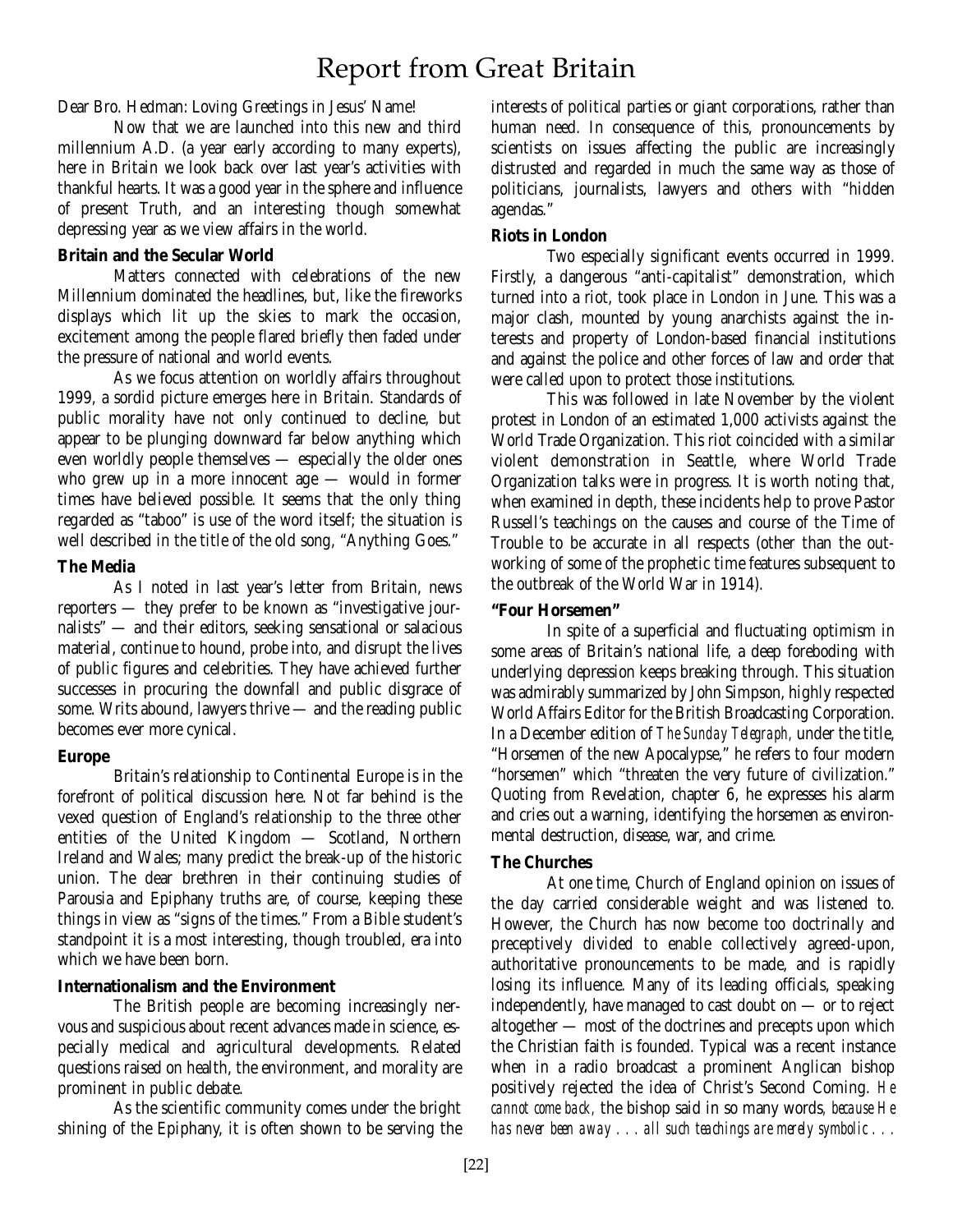*the Bible was designed as a guide to those of mankind who lived in former ignorant and superstitious ages . . . in this present scientific age our increased knowledge renders most of the Bible's teachings redundant.* One wonders why such ministers still carry the Good Book about with them . . . !

Also causing divisions within the Church of England are such matters as the ordaining of women priests, the position of the church on homosexuality, and other questions on which the Bible itself is quite clear and unambiguous.

#### **The Changing Face of Britain**

The "winds of change" are blowing strongly. The increasingly multi-ethnic, multi-faith nature of British society is rapidly eroding that earlier, Protestant-and-nonconformist national consciousness which unified this kingdom from the time of the Reformation. Such considerations as the treatment of racial and other minorities, single-parent families, "political correctness," human and animal rights issues, and so forth, are superseding Christian religious teachings and traditions as the primary influences shaping British society. Although all agree that a fundamental shift is under way, not one among the many worldly pundits and protagonists of the various causes is able to say just what the shift is leading to.

#### **The Sphere of the Truth**

The year 1999 added to our store of blessed memories. Realizing that we are "nearer than when we first believed," we are thankful to the Lord for His leading. Thomas à Kempis rightly observed that "Without the Way, there is no going, without the Truth, there is no knowing, without the Life, there is no living." It is a living experience that with Him, we know the path that we are on  $-$  we are able to "see" and assimilate those things that God has revealed, and we have the hope and expectation of everlasting life. Blessings indeed!

#### **Conventions**

The year's highlights were again our two Conventions (Hyde and Sheffield). The first of these, the official British Convention, was held in August, the Hyde Ecclesia acting as hostess. We again welcomed our dear Pilgrim Bro. John Davis with his family from the U.S., and were pleased also to have brethren who made a tiring overnight journey from France in order to be with us in fellowship and worship.

As Guest Speaker, our dear Bro. Davis' words from the platform met with unqualified approval and appreciation as he served us with three well-balanced discourses, which combined instruction with encouragement, deep spiritual insight, and good humor. His approach to exhortation is direct, but kindly, refreshing, and effective in energizing the brethren to do better.

The other main discourses, well-researched and timely, were especially useful to students of Gospel-Age history and Harvest truths, paying honor to and expounding the teachings of the Laodicean Messenger.

The Symposium, with seven capable brothers participating, was of particular topical interest, dealing with seven different aspects of "The Bible Millennium."

Our second convention was held in October, the Sheffield Ecclesia serving as hostess. This gathering has, over the years, developed its own unique atmosphere. This year it was attended by Bro. Jack Zilch, an Evangelist from Minnesota, with his wife, Sr. Debbie (the Editor's daughter).

Our dear Bro. Zilch gave us a very fine, spiritually perceptive and encouraging exhortation under the title, "The Blessedness of Christian Unity." Also with us on this occasion was our dear Sr. Carlla Olson, a well-known and much-loved visitor from the U.S. [and daughter of Pilgrim Bro. Carl Seebald — *Ed.*] who made the journey with family members, Bro. Dominique and Sr. Debbie Desmettre from France.

Our conventions serve many purposes, but the main observable results are the building up of the brethren in love, the developing of a heart-warming spirit of communal worship, and the provision of spiritual refreshment and encouragement for each one who attends. Were the conventions "the best yet"? It seemed so, and for this there is a reason: Each convention that we attend becomes another spiritual oasis where the "water" of the Word is plentiful; it seems better than those which went before simply because we ourselves, as we mature, become more deeply aware and spiritually appreciative of what the Lord has provided.

During 1999 we saw some new faces, and had word of others who have responded in a positive way to the callings of God through His most precious Word (Prov 25: 25). This has encouraged us all. Where brethren meet they continue in the Berean study of the Bible, using Parousia and Epiphany writings. Among the Epiphany-enlightened friends the prevailing oneness of spirit bears testimony to a personal commitment not only to study, but to "holy living" on the part of each one. For this happy situation, which makes each assembly of the friends such a wonderful and unique experience, we are devoutly thankful. Long may it continue!

We are grateful for the magazines and other literature supplies which come from the Bible House and we continue in prayer for those who serve there, especially for you, dear Brother, as we hope for your continued good recovery from your recent health problem. Moreover, your dear wife, Sr. Betty Hedman, has been very much in mind and prayed for among us because of what must be her natural concern for your physical well-being.

With much love in the Lord, and on behalf of the British brethren, I remain faithfully your Brother in the Master's service,

> H.W. Roberts Pilgrim and Representative, Great Britain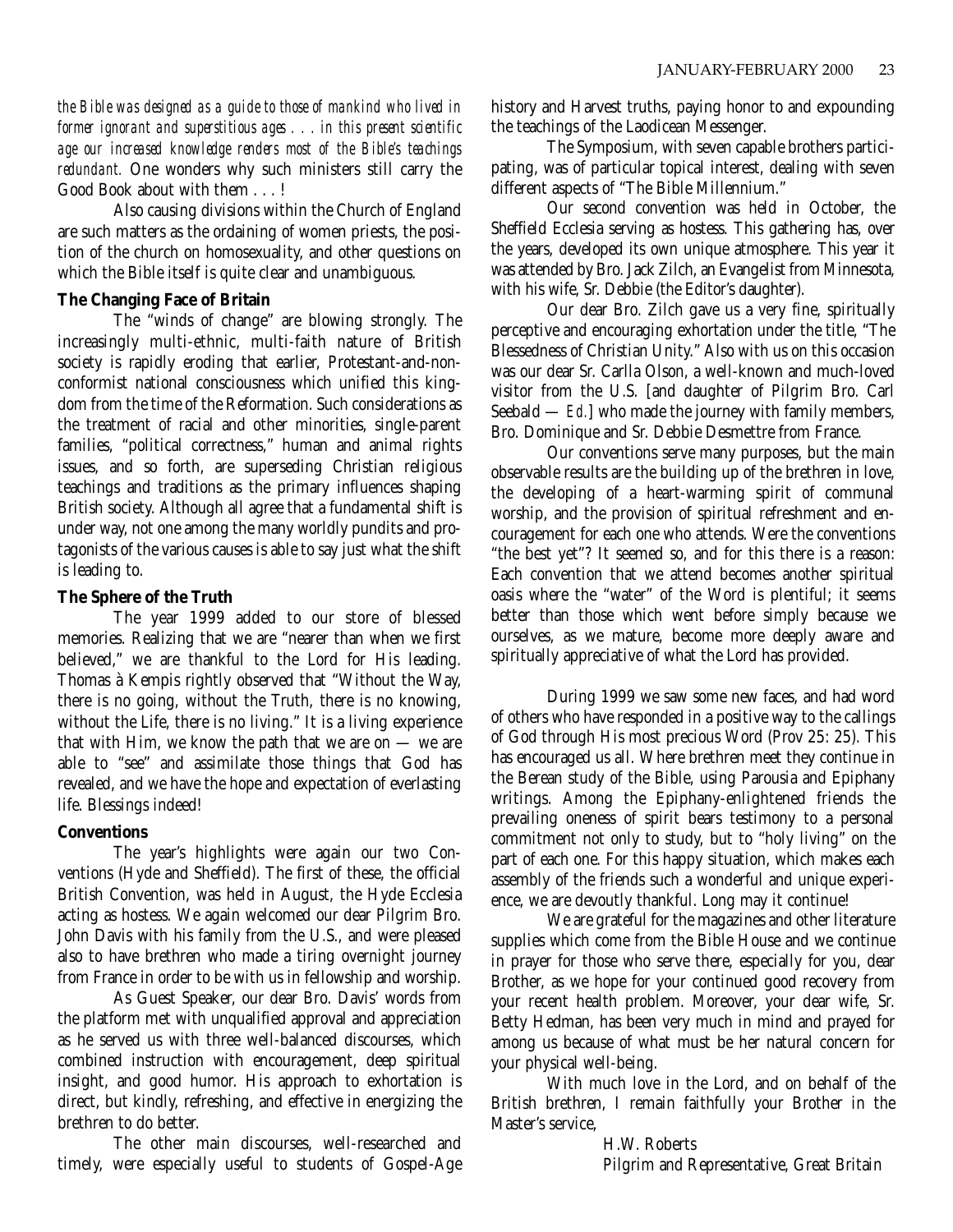# Report from Poland and Eastern Europe\*

Dear Bro. Hedman: May God's peace never leave your heart (2 Thes. 3: 16)!

In my last report I noted that more and more people were coming to realize the exceptional character of the present times, looking towards the future with dismay. Information coming from various sources through the media is agitating the social atmosphere. Unlike the widespread anxiety and fear, God's people enlightened by the Truth as due, look towards the future with their eyes of understanding and trust, with "the peace of God, which passeth all understanding" (Phil. 4: 7). We thank our God through our Savior Jesus Christ for the blessings and experiences of the year gone by. We understand that we needed both the sad moments for the flesh and the joyous ones overflowing with blessing for our development in Christ-likeness.

There is ardent individual and class service going on which is not covered by this report. The brethren are trying to take advantage of opportunities for service and, observing the signs of the times heralding the fulfillment of prophecies, they are trying to preach "tidings of great joy, which shall be to all people," when the trouble has prepared human hearts for appreciating the basic truths of the Divine Plan of the Ages.

#### **PUBLISHING AND DISTRIBUTION ACTIVITIES**

The translators for Polish, Ukrainian, Russian and Lithuanian are gradually improving their work to meet the present needs. This year we have provided computers for the Moldova brethren, where our literature has begun to be published in Romanian and Russian. In addition to this, stocks of reserve literature have built up from the previous years' surplus in Russian and Ukrainian, which will be used by us in the future when interest in the Truth increases. Some of the translators regularly travel to the East in connection with the translation, printing and distribution of Ukrainian and Russian literature.

#### **CONVENTIONS IN POLAND**

#### *Spring Convention*

After the winter break, with hearts full of gratitude to the Lord, we gathered at the Poznan convention on May 1- 3. There were many good discourses and symposium parts. Baptism was taken by two Brothers and five Sisters. Bro. Julius Nielsen of Denmark served here again with a discourse on "Liberty," based on John 8: 32. Additionally, we had a question meeting. The convention was well attended — 920, 940 and 880 on consecutive days.

A summary of the July and August conventions follows, attendance figures for each day being noted.

#### **Summer Conventions**

#### *Lodz, July 9-11*

Average attendance was 550. Three Sisters were baptized.

#### *Krakow, July 12-14*

The attendance was 550, 600 and 600. The parents presented 19 children for blessing.

#### *Wroclaw, July 16-18*

The attendance was 540, 600 and 620. In addition to Polish brethren the conventions were attended by brethren from Ukraine, Russia, Moldova, Czech, France, Germany and the U.S.

#### *Bydgoszcz, July 19-21*

The attendance was 610, 650 and 640, including at least 10 Lithuanian brethren. Three Brothers and two Sisters took water baptism. Also, there was a ceremony of blessing the children for which 38 of them were brought by the parents.

#### *Katowice, August 27-29*

Attendance was high, 810, 950 and 960. This convention was attended by our dear Bro. H.W. Roberts of Great Britain, accompanied by Bro. John Scale. Bro. Roberts gave three talks. Water baptism was taken by two Brothers and one Sister.

It was a special experience for the brethren to fellowship with the two English brethren, Bro. Roberts and Bro. Scale. This was their second visit to the Katowice convention. They made a strong impression on the brethren's hearts with their fervent brotherly love. Their presence not only refreshed and quickened the previous gift of love, but thanks to the Lord's grace also brought in extra and fresh contents of their alabaster boxes, which they abundantly poured out on the brethren's thirsty hearts.

Apart from the conventions we enjoyed fellowship while driving from the airport in Warsaw to Tychy, with Bro. Piotr Ozimek, Auxiliary Pilgrim, who had prepared a family welcome at his home. A few-day stay at Ewa and Piotr Ozimeks' home strengthened mutual spiritual bonds, with their children participating.

#### **PUBLIC MEETINGS AND COLPORTEUR WORK**

The classes preaching the Gospel to the public and through colporteur work of the Truth literature do not get discouraged by the apparent lack of interest. Through various contacts it seems that many people do actually show appreciation and respect for the Truth and even the desire to learn of it to a greater extent. But living conditions are increasingly becoming a burden to them, making it impossible for them to spare the time. We understand their difficult position and know that the antitypical pharaoh told the antitypical taskmasters and officials to burden the slaves (antitypical Israel) with extra duties. We sympathize with them and do believe that the hearts inclined to look for the Truth and righteousness are going to wake up and get free from the hopelessness and respond in due time.

<sup>\*</sup> This report has been edited and pared down from a longer version. We regret having to omit any names of brethren who have worked very effectively in the Polish ministry; space does not permit us to mention all — *Editor.*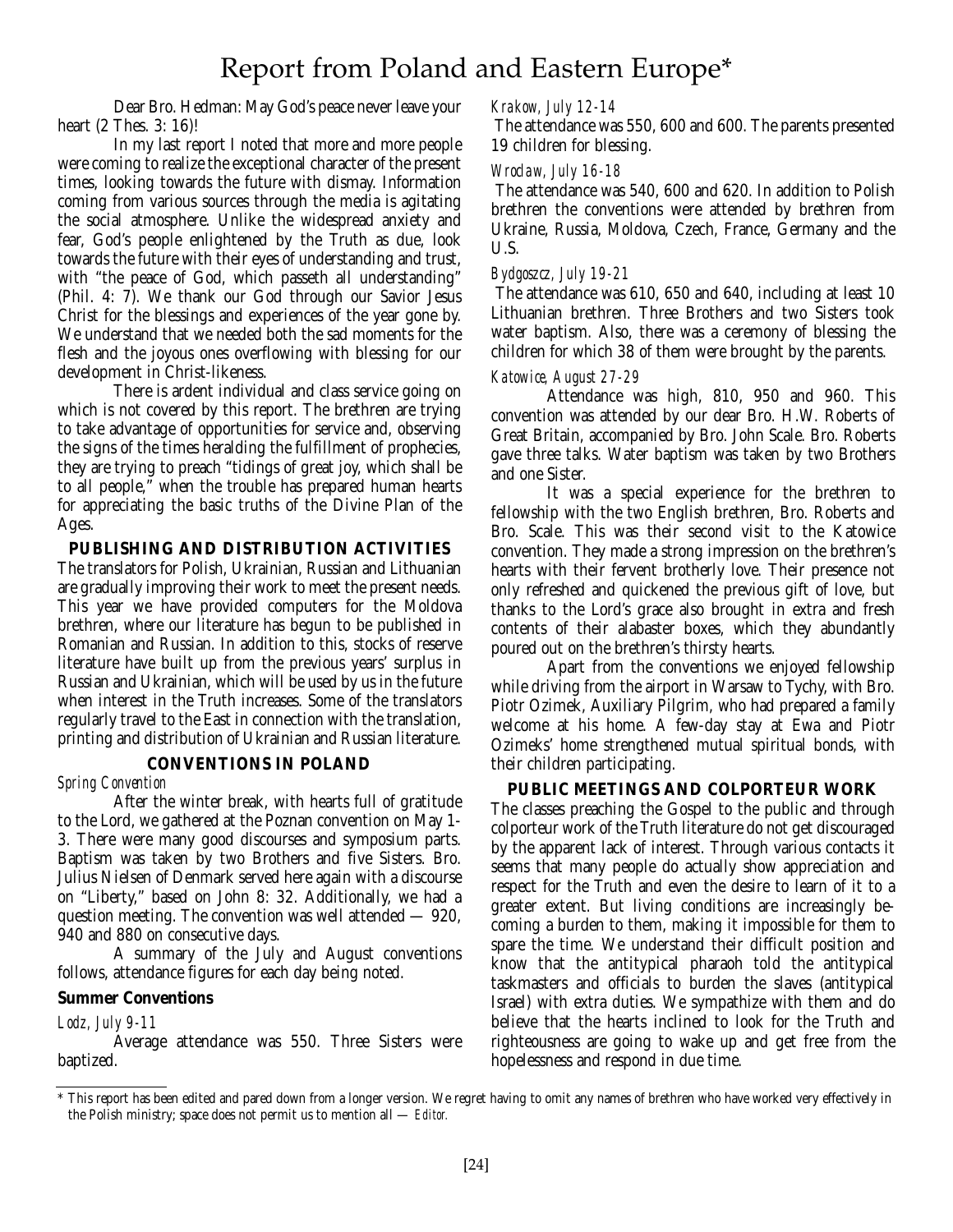#### *Bielsko-Biala*

The Bielsko-Biala ecclesia held a public meeting in Spring, 1999 on, "The Mystery of the Great Pyramid." It took place in a hall in the city's center. A few days prior we had advertised it by large posters on buses and by means of 400 invitations handed out. Attendance was about 40, including local brethren.

#### *Grudziadz*

In Spring, 1999, the Grudziadz ecclesia held a public meeting on "Life and Death . . . What Next?" This meeting was also advertised. In addition to the class members there were five interested ones. After the talk the listeners had answers to their many questions, with literature handed out.

#### *Kedzierzyn-Kozle*

In May 1999, the Kedzierzyn-Kozle ecclesia conducted a public meeting. The subject was, "The Bible – Do You Just Have It or Do You Know It?" The meeting was held at the House of Culture. Attendance was about 30, including seven local brethren.

#### *Leszno*

The Leszno class sponsored a public talk in May, 1999, on "Thy Kingdom Come," advertised beforehand on the radio. Attendance was light.

#### *Lublin*

In May, 1999, the Lublin ecclesia organized a public meeting. It was attended by just under 100, including local brethren. There were many questions and comments, the whole meeting lasting more than two hours. I think the experience from this meeting will serve to organize better a possible public meeting in the future. We are very grateful to God for such privileges of service.

#### *Poznan*

The Poznan class held a public meeting in September, 1999, on "If God Is Love, Then What About Eternal Torments in Hell?" The attendance was 36, including five interested ones. The talk had been well advertised through personal invitations, posters, with one Sister, running a shop, putting the invitation in the newspapers. Additionally, we had colporteur work at five funerals on All-Saints' Day. Occasionally, we ran Bible studies with the interested ones. We embarked on the mailing of *Studies in the Scriptures* through newspaper announcements.

#### *Wagrowiec*

The Wagrowiec ecclesia organized a public meeting in June, 1999, the subject being "Is There Life After Life?" Present were about 30 people, mostly brethren; there were three interested outsiders. Two Bibles were sold and one Volume 1, with more than 10 brochures handed out.

#### *Gliwice*

The Gliwice ecclesia held a public meeting in November, 1999, on "Logical Questions." The talk had been preceded by an advertising campaign: 750 posters were put up in Gliwice, Zabrze, Knurów and Pyskowice. This time our posters were put up at four big housing estates. We visited each block of flats, leaving announcements on notice boards in every staircase. We put posters on notice boards near churches, cemeteries, dormitories and at the cinema. We distributed 2,000 personal invitations, handing them out in the street, placing them under windscreen wipers, in mailing boxes, phone booths (restocking them every so often). Consent given, we left them at shops, pharmacies, outpatient clinics, factories, banks and post offices. Our advertisements were carried by two local papers. The campaign lasted six days, five to seven hours every day. While engaged in it, we had a number of opportunities of witnessing to the Truth, among others to a Roman Catholic priest (for about 30 minutes).

The meeting aroused much interest, reflected in the question session, which ran for 90 minutes. About 25 interested ones arrived, the total attendance, including brethren, being about 40.

Bro. Grzegorz Nowak, an Evangelist from Poznan, oranizes public meetings in some places where there are no Epiphany classes, local brethren assisting with the preparations. He reported good success with two public meetings on "The Bible Unmasks: Astrology, Spiritism and Fortune-telling" (46 attending) and "Learn of Jesus – Change Your Life." (at least 35 attending).

On one occasion the brethren were harangued in a market place, where they had a stand, by a woman shouting warnings to passers-by not to take our literature. The brethren did not react and the result was quite the opposite — the people did take our literature all the more readily. It was good publicity!

#### **HOME GATHERINGS**

For a few years the Warsaw ecclesia has been running the service of "home gatherings," inviting the brethren from different groups of the Lord's people acquainted with the Parousia Truth. The meetings, run on advice from the Epiphany Messenger, proved to be a mutual blessing for the guests and the hosts. The spirit of the Truth and love accompanied the discussions about the value and the usefulness of the Parousia truths as seen in the light of the present-day "signs of the times." Attendance by non-Epiphany brethren has been as high as 40.

#### **WORK TOWARD PRISONERS**

As in the years gone by, the work toward prisoners has been organized by Auxiliary Pilgrim, Bro. Kazimierz Kielbowicz and Bro. and Sr. Zasadny (at the Grudziàdz detention center). They are having good success. A number of other brethren are also deeply involved in this ministry. [See last year's report for details on the type of work carried out by the brethren at these facilities — *Editor.*]

#### **CAMP FOR CHILDREN**

Last year there was a children's camp in Budziarze, in a resort belonging to Dawn brethren. In 1999 the brethren decided to choose a separate place and develop it themselves. I quote in part the information from the chief organizer, Bro. Piotr Wróbel: "The camp was organized in the area where there was the greatest number of Epiphany classes in Poland. . . . The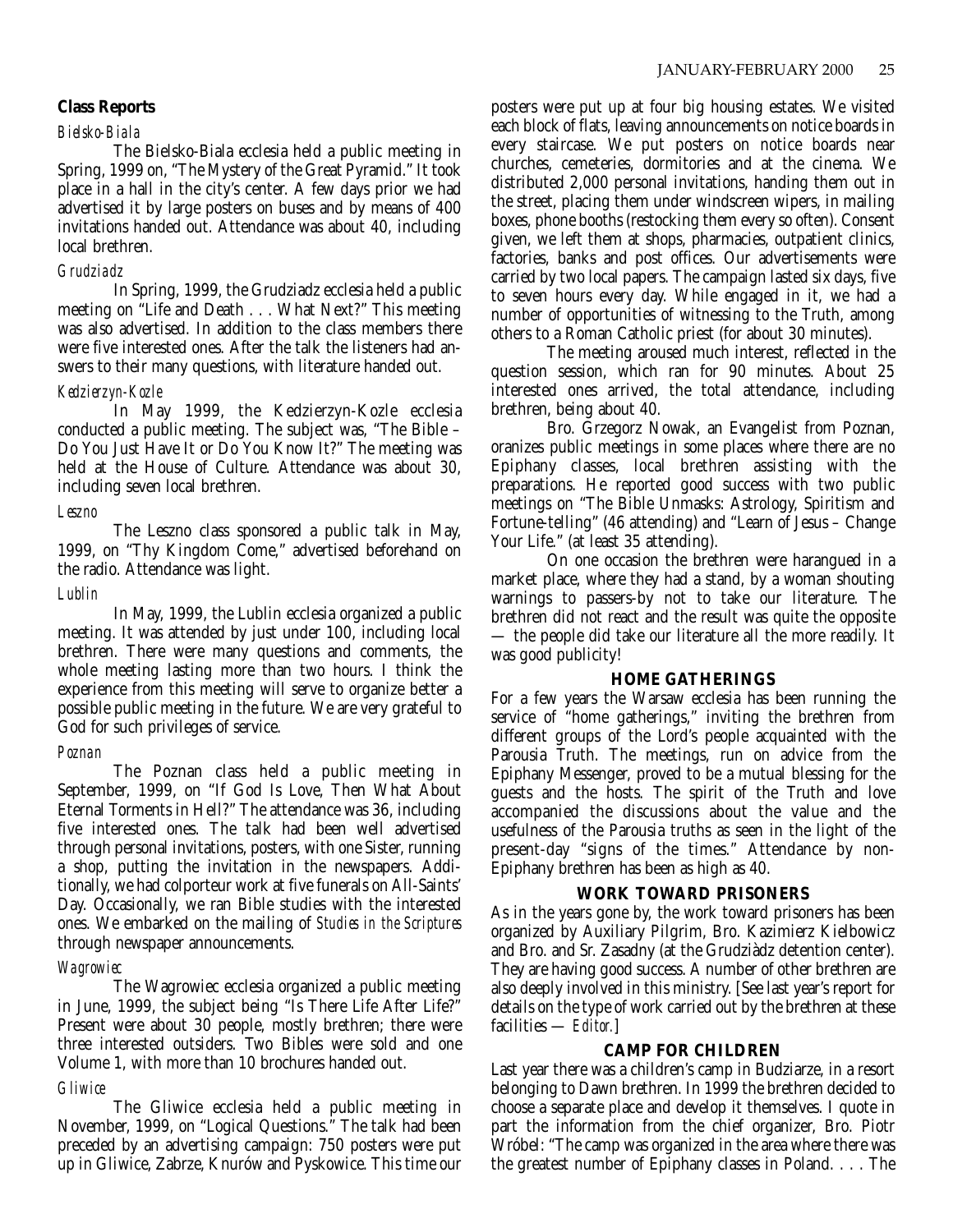farm where we stayed is situated on the edge of a forest . . . . just across the forest there is Paary, with the class which also brought the light of the Truth into the area. . . . We had to organize the base from scratch. This May we came here for the first time, the place having been uninhabited for two years. It took us a lot of time to get the place into shape for receiving so many guests. In addition to a financial contribution by a few brethren, many people supported us by giving the material for tables and benches. Plenty of people helped us also by giving labor.

I witness an increasing interest of the parents in assisting in organizing the place where two short weeks can be spent in the company of others. The children find it difficult to get away from the surrounding world. Today's world attracts more than at any other time in history. We adults find it hard to redeem the time for the Truth, and our children even more so, as they are unaware of the dangers ahead. That is why I think the time devoted to such a stay must not only be used for relaxation, but also for listening, studying and examining God's Word. The program is much as shown in last year's report.

Discourses were given by various Brothers . . . . there came parents of the children staying at the camp. It is worth mentioning at this juncture that the camp's participants came from 17 Polish classes. I do know and realize that there were many shortcomings in the undertaking. Still, it seems to me we were also sharers of many of God's blessings. . . ."

#### **EPIPHANY WORK IN THE EAST**

We support and keep up the work of Ukrainian Auxiliary Pilgrims and Evangelists in the regular service around Ukraine, Moldova and Russia as well as in evangelic activities for the spiritual benefit of various Christian groups and individuals interested in the Parousia and Epiphany Truth.

#### **Longer Evangelical Visits**

Bro. Michael Lotysz's last visit to the East lasted 68 days, from July 31 to October 4, 1999. He served with God's Word at 26 localities in Ukraine, Moldova, Romania, Russia, Latvia and Lithuania. Besides numerous conversations abut Truth topics he served in 117 meetings, attended by a total of 2,728 brethren. Travelling by different means he covered 10,020 km (about 6,200 miles). The trip abounded with various experiences, sometimes quite dramatic. Here is an example:

"Brother \_\_\_ (sent for rescue operations down to Czernobyl at the time of the explosion at the nuclear power plant and heavily radiated there) fell seriously ill during my visit to \_\_\_\_: dangerously high pressure and abundant bleeding for four days at hospital led to his losing consciousness. It happened just before my coming. On the fifth day, walking with some breaks, he came to a meeting, having covered a distance of 2 km. During the next days, while staying at the hospital for treatment, in the evenings he came to the meetings to fellowship with the brethren."

Another example: "At \_\_\_ we bought some sugar, flour, three kinds of oats, margarine, sunflower oil and bread for the poorest. On distributing the food, one elderly sister said she had not eaten bread for a few weeks for lack of money."

Bro. Józef Montewski had two visits to the East with one or two companion Brothers, each trip lasting about one month. The first trip started at Rovno (Ukraine) and it went on and off, with services at consecutive localities where there were classes or families whom he served with God's Word with discourses, question meetings and conversations. The next classes were Berezno, Orlovka, Vitkowice, Tyszyce, and Malynisk. One destination was the Donbas area, 1,450 km (about 900 miles) away from Orlovka, on the Russian and Ukrainian border. After an 18-hour train journey the Brothers reached Debalce from where they drove for 50 km to the family in \_\_\_. They found very hard living conditions there. Devaluation resulted in pensions losing their value by 50%, paid out partly only after several months. They served for six days. One Sister walked 12 km (7 miles) to the meeting, accompanied by her 12-year-old son.

The various discourses, question meetings, discussions and conversations in the Lord's spirit and that of disinterested love, sometimes even at night, were the gift of the Lord's providence brought in the hearts of the consecrated brethren from a place many thousands of kilometers away. God's people in Siberia appreciate Divine gifts, services of the Truth servants not being too frequent. That is why they are all the more desired and longingly expected.

[Other, valued services by visiting Brothers appeared in this report, but we are unable to print the details due to lack of space — *Editor.*]

#### **Ukrainian Convention**

Brethren from many parts of Ukraine, Moldova and Russia arrived at Orlovka, not heeding the difficult travelling conditions. Average attendance on the three days was 292, including five people from Russia (Novgorod), 37 from Moldova and 23 from Poland.

It was the Orlovka ecclesia's second decision to cover the expenditure related to holding the convention from their own offerings. They only asked (due to dire economic difficulties) for some assistance to be given to them from the Movement's cash in the form of extra payments for fares for those coming to the Convention.

Some brethren had a lot of problems getting to the Convention due to increasingly longer checks at the border and numerous coach checks on the road by road services, which at every check demand a fee; this not only considerably raises travelling expenses, but is also very tiring.

The Convention passed in the spirit of love, according to Mark 12: 31, with everyone feeling the sublimity of the event and its uplifting effects. The Convention was held in accordance with the program, which was extended a bit instead of evening singing, the young brethren had prepared a Bible theatre — scenes from Jesus' life. Most of the services were performed by Ukrainian Auxiliary Pilgrims and Evangelists. New, young Evangelists turned out to be wellprepared for serving. The symposium was prepared in a precise way, as required by the leading text.

At the Orlovka Convention baptism is always something special. This time seven brethren showed their consecration in baptism — four females and three males. The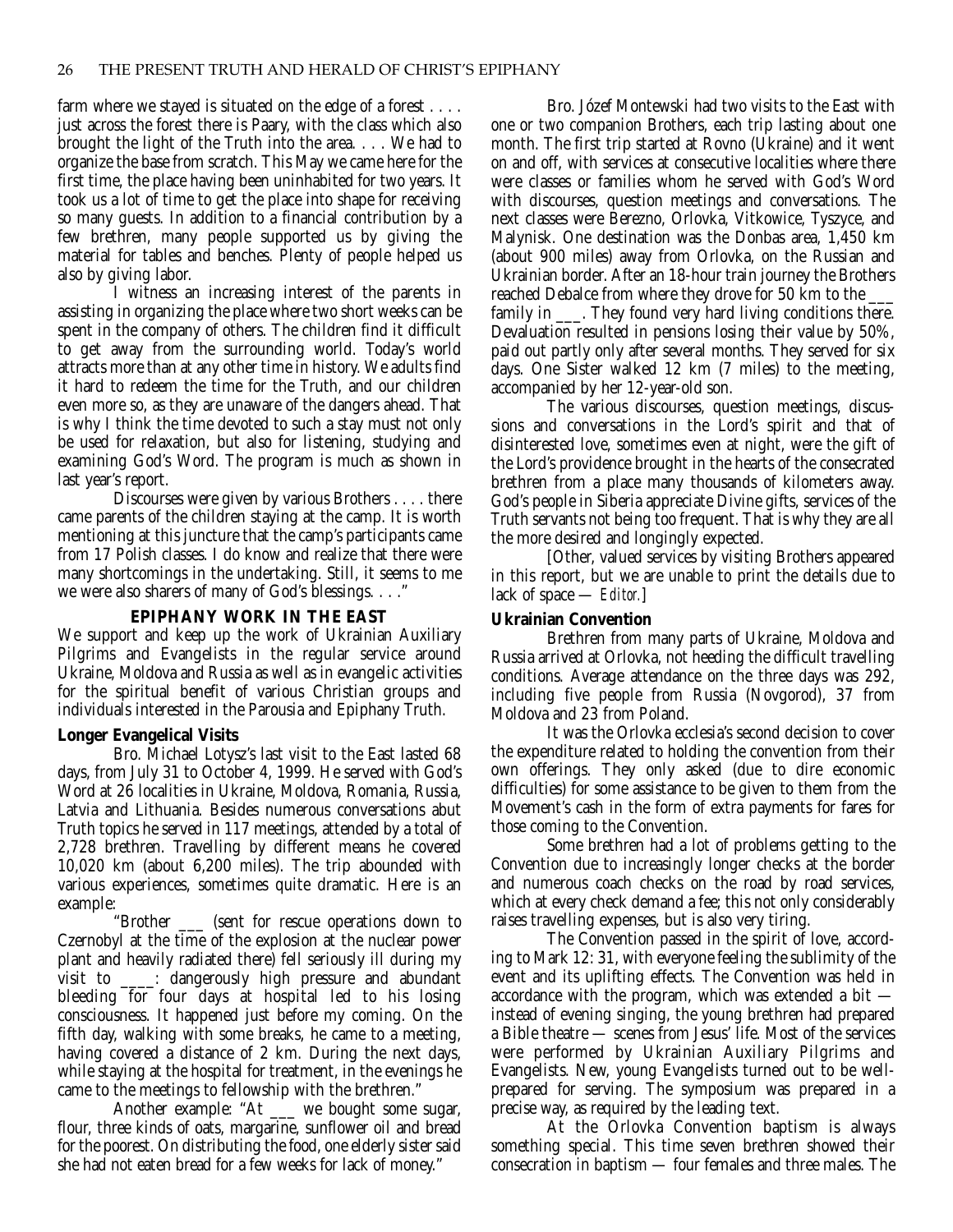loftiness of the event reminds one of the Jordan. Following a talk in the room, the procession makes for the river, which passes through a lake, and the immersion takes place there; then a few local brethren pick some water lilies, which are lavishly growing there, and hand them out, while extending good wishes, all accompanied by suitable hymns.

The local brethren bid farewell to each leaving party with a special hymn, which says that the Kingdom time shall come when there will be no good-byes or parting, but now the words "see you" must suffice. The participants expressed heartfelt wishes and greetings for Bro. Hedman and the Bible House family, for Bro. and Sr. Woznicki and all the brethren in Poland and around the world.

#### **Moldova Convention**

The Bielce brethren prepared for the August Convention well; it was held in school buildings – the meeting room, accommodation rooms and canteen were on one site, which proved very convenient. They received the brethren with what the sunny Moldovian land has in abundance watermelons and grapes. The highest attendance was 210.

Getting to Bielce proved to be very difficult for the brethren from Romania. An increase in the price of petrol and no chance of hiring a coach frustrated the plans. So the brethren bought as many train tickets as possible from a central spot, where they could gather, with others joining in on the way. From the train station they caught a coach.

The brethren had been travelling from noon and all through the night. They had considerable difficulties getting through the border. They had to pay extra fees. Another reason was an alimentary system epidemic, which spread across eastern Romania. The brethren could not eat or drink anything except for the things they had taken from their homes.

Overall, the costs of holding the Convention went up considerably, the reasons being higher attendance than expected, petrol prices, and travelling cost increase (fuel costs rose in Ukraine by 250%).

#### **Lithuania and Germany**

There is continuing interest in Lithuania, encouraged by the work of Bro. Saul Sirmulis, Evangelist. There has been a series of public meetings with an average of 100 in attendance.

I was privileged to take part in the spring convention in Bad Ems in 1999, together with Sr. Teresa. The four-day convention made it possible to devote more time to personal contacts with a greater number of the brethren. In addition to servants from Germany, Bro. J. Nielsen of Denmark (who came with his wife Ela), and I, as nominated by you, had a share in the services. I gave three talks from Joshua 22 and a question meeting on the last day. The meetings were attended by 100-115 brethren from Germany, France, Denmark and Poland.

On the fifth day, after the convention, we were invited with the Nielsens to a class meeting where Bro. Nielsen served with a talk on 1 Tim. 4: 12; I spoke on Psa. 91. Attendance was 18. We received spiritual treasures at the convention, experiencing in the few days deep spiritual feelings as the result of brotherly love shown by all the participants of God's people's gathering together. Also, we keep in our memories unforgettable moments spent in the hospitable home of Ernst and Eva Maschyk. [Bro. Maschyck has since died; see our January-February issue — *Editor.*]

#### **THE INTERNET**

There has been an increase in interest in our Web pages recently. We have Parousia and Epiphany literature posted (in Polish). From July, 1998 to October 1999 they were viewed by 1,260 contacts, as follows:

- Poland 820
- Lithuania 151
- Germany 57
- U.S.A. 28
- Canada 9
- Australia 5
- France 3
- Great Britain 2
- Czech Republic 2
- Other 183

We treat the Internet as yet another form of preaching the Truth, not giving up the existing ones. Here are other advantages of the Internet, connected with spreading Parousia and Epiphany teachings:

- Access 24 hours a day, all around the world
- Any text can be "downloaded" in a few minutes and printed
- The number of Internet users is growing substantially, which makes it possible to present the Truth to a large number of people (soon almost everyone will have access to the Internet — at home, school, and work)
- The Internet opens our publications to shy people, those who for various reasons are afraid to show open interest or do not have any other possibility of getting in touch with the literature
- Those who have questions or doubts may get in touch with the Movement through e-mail
- The cost of the Web site is negligible and it gives us a chance to spread our literature

At the moment our site gives access to the Manna, Parousia Vol. 1, a few *Bible Standard* issues, 18 brochures and 8 leaflets. We plan to put in other brochures published in Polish and expand the range of *Bible Standard* issues, and announcements of public meetings. Bros. Augustyn Bochniak, Tomasz Kladz, Radoslaw Broda and others are continuing co-operation in adding pages to the site.

In closing, I assure you of our warm love to you, Brother, Sr. Betty, and the members of the Bible House family, as well as to your co-workers and brethren around the world. The brethren in Poland and the East continue their prayers for you and your helpers, in which and Sr. Teresa and I join. Wishing you God's abundant grace and blessing,

I remain in brotherly love,

Piotr Woznicki, Pilgrim and Representative in Poland and Eastern Europe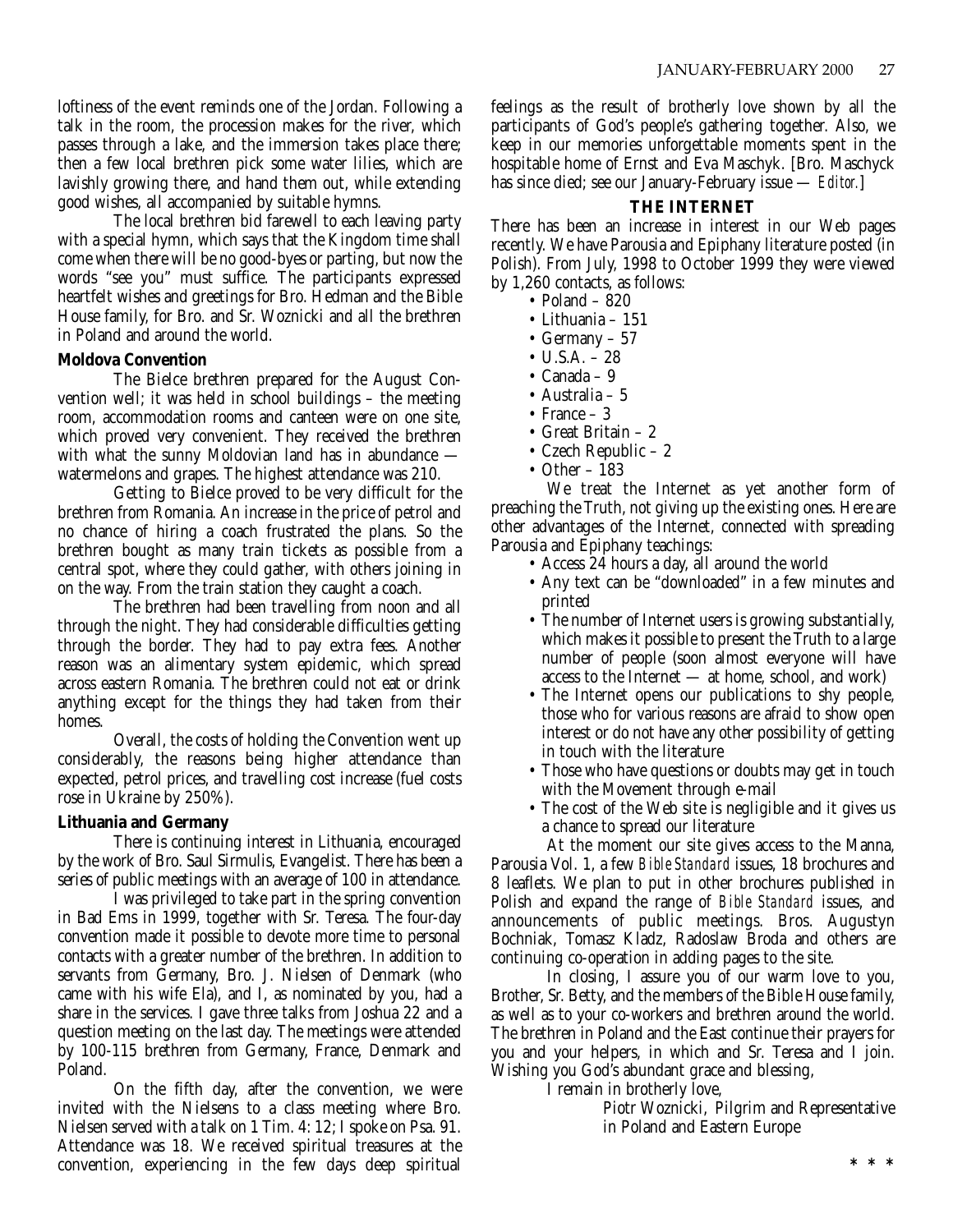*What is the faith taught in God's Word by which the sinner is justified in God's sight?*

It is faith in "the redemption which is in Christ Jesus" that justifies the sinner. But this implies much more than appears on the surface — much more than many Christians suppose.

It implies:

• That the sinner recognizes his own condition of imperfection, sin, separation from God, and his sentence, even if he does not understand fully and correctly what the penalty for sin is — death, destruction. It implies this, because to admit that God has provided a redemption implies that there was *need* for redemption on the part of the sinner, and that a condemnation rested upon the sinner justly because of sin.

• That the sinner discerns at least something of the sinfulness of sin; and that he desires to escape, not only from the extreme penalty of sin — death, destruction — but also from the other features connected with it: his own imperfections and his alienation from the Divine mind. Such a faith, therefore, implies repentance — a desire to return unto God and to righteousness. It means dissatisfaction with sin, and a longing desire for righteousness, which is willing and, indeed, glad to avail itself of the Divine provision in Christ. This faith, therefore, implies not only a desire for the forgiveness of "the sins that are past, through the forbearance of God" (Rom. 3: 25), but also a desire to live godly, righteously, soberly, and to henceforth avoid all sin, so far as possible.

### **The Relationship between Justification and Sanctification**

This faith is said to *justify* us in Divine sight; that is, God, through the merit of Christ's great sacrifice, can remain just while recognizing those who — although still blemished by sin, and unworthy actually of His notice — have come, by His appointed way, through the merit of the redemption, to a condition of mind and heart of which He can thoroughly approve.

The process is termed justification by *faith* because it is not an *actual* justification. Actual justification would imply that the sinner was made

absolutely perfect or righteous. Justification by faith signifies that, although still imperfect, the sinner is now accepted of the Lord, and treated by Him as though he were perfect, because his heart or intentions are now perfect. Jesus' sacrifice for sins, which by faith the sinner has accepted, is reckoned as covering past shortcomings.

This new condition of justification, having been entered upon, implies, as we have seen, a determination upon the part of the justified one to live righteously in thought, word and deed, to the extent of his or her ability.

At first this may seem to be a comparatively easy thing — simply to do right, and to avoid doing wrong. But whoever has tried this finds out soon enough that it is no easy task. The weaknesses and tendencies of the fallen nature — not to mention similar weaknesses in those with whom we daily and hourly come into contact — have a tendency to oppose the good resolve to live righteously, exercising justice and equity toward God and man.

Too soon we find the necessities of life and the conditions of the world, socially and financially, to be a current more difficult to swim against than it appeared. Facing the question squarely and honestly, we find that neither our own flesh nor the world in general are friends to grace to help us on to God. The choices? Either join with the majority in unfaithfulness to the higher sense of righteousness, or reckon oneself dead to the world — to become, so to speak, a living sacrifice to God and His righteousness.

This was a turning point in the lives of all the justified during the Gospel Age. They had either to go forward to a full consecration to the Lord (Rom. 12: 1), or fall back, and be content to avoid the grosser sins, and to live on the common plane of worldliness. Many have done this. During the Gospel Age they would thus lose their position of justification for Gospel-Age purposes — a justification reckoned to them at the time of their first exercise of faith in the finished work of Christ. Their justification for purposes of Gospel-Age consecration remained so long as they held on to that faith. Their justification lapsed (for Gospel-Age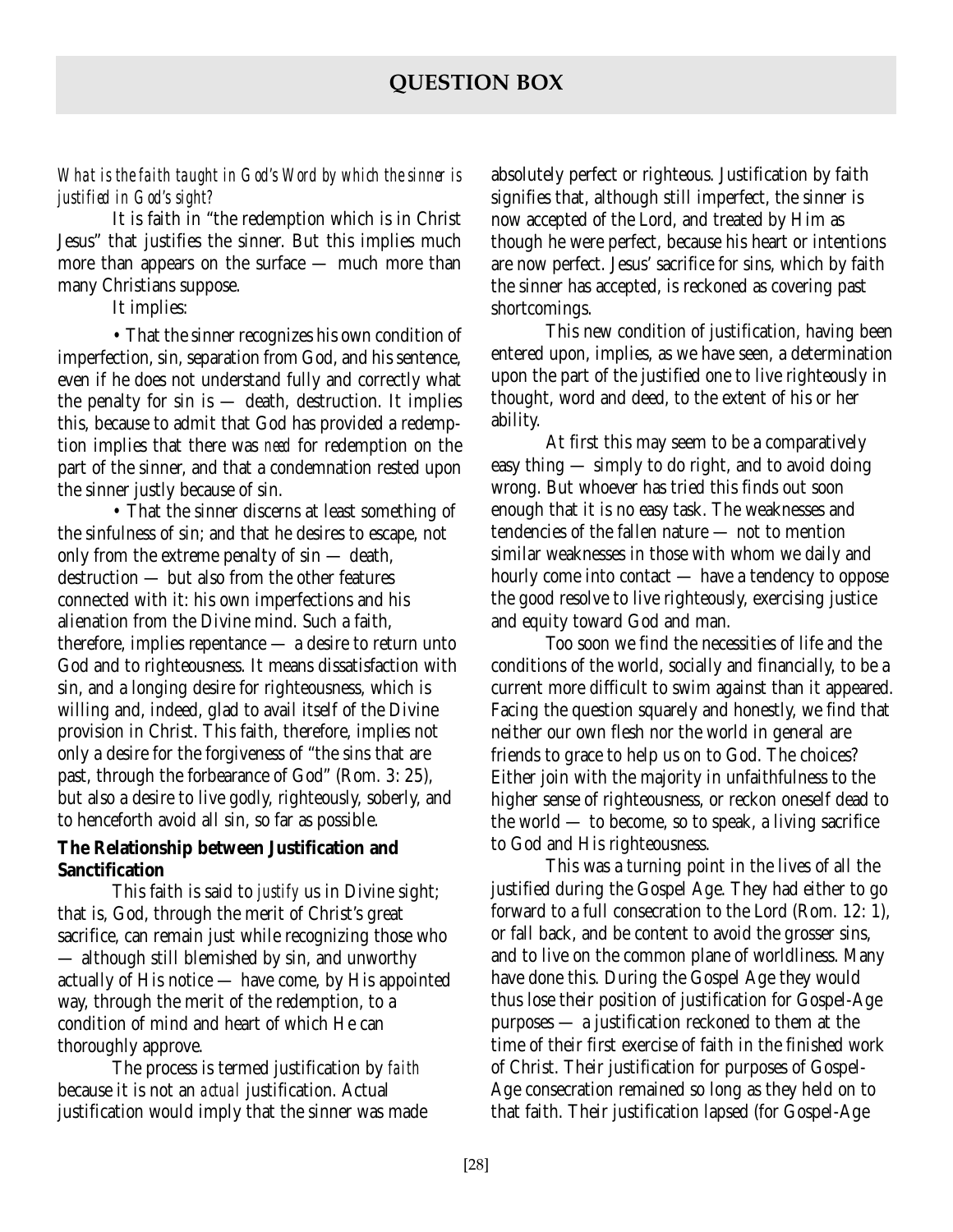purposes) from the moment that, coming to the place where they realized that obedience to righteousness in this present time would mean self-sacrifice, they turned back and refused to follow through.

Many stop when they reach the point of the decision to consecrate — unwilling to compromise righteousness, and yet unwilling to bear the reproaches and losses or sacrifices demanded by a life of full consecration. They thus show that they have the spirit of the truth, though not in overcoming measure.

During the High Calling of the Gospel Age, those who did proceed to consecration would have been spirit-begotten and received the privilege of laying down their lives with Christ, as part of the Sin-offering (see "The View from the Tabernacle").

**\*\*\*** *Do the Scriptures teach that the sinner is justified in God's sight* before *he becomes a consecrated child of God?*

The sinner, coming to faith, is justified before his consecration. The difficulty in seeing this point arises from a failure to discern that justification and sanctification are two separate steps, both necessary to those who would fully accept and respond to God's blessing during the Gospel or faith age (Rom. 12: 1).

Sinners cannot be sanctified as such. Unjustified sinners were not invited to present their bodies living sacrifices to God. They were first called to repentance, and to the exercise of faith in Christ as the Redeemer and the only way by which they could approach God. The moment the sinner accepts Christ by faith, with a desire to approach God, he is justified by his faith, and at once becomes privileged as a justified individual. This is true today, though spirit-begettal has ended.

The next step — consecration — should follow fairly promptly, as soon as God's grace is fully appreciated. However, with many, as already noted, the next step of consecration is neither seen nor taken for some time. We believe that God exercises mercy for a season, waiting for His justified creature to realize his privilege. But one could not and should not continue indefinitely in a justified condition without progressing to the next step. If one does not use his justification as a stepping-stone to consecration, he will undoubtedly slip back into the world, losing the precious privileges of the present. To whatever extent one's refusal to consecrate is the result of willful inappreciation of God's mercies, to that extent will the regressing one be held responsible (Luke 12: 47, 48) and will have to

work such willfulness out of his character when a fresh opportunity for consecration is offered in the earthly Kingdom.

#### **The View from the Tabernacle**

The following presentation of Gospel-Age justification and its implication is quoted from *Tabernacle Shadows,* pages 59-61:

> The Second Atonement Day Sacrifice The Lord's Goat

We now leave the High Priest before the "Mercy Seat" while we go out to the Court to witness another work. We quote:—

"And he shall take of the congregation of the children of Israel two kids of the goats for a sin-offering. And he shall take the two goats and present them before the Lord at the door of the Tabernacle. And Aaron shall cast lots upon the two goats; one lot for the Lord and the other for the scapegoat [literally, *for Azazel,* (averter, perverter) *i.e.,* Satan]. And Aaron shall bring the goat upon which the Lord's lot fell and offer him for a *sin-offering.* But the goat on which the lot fell to be the scape-goat shall be presented alive before the Lord to make an atonement with him, to let him go for a scape-goat into the wilderness." — [Lev. 16] Verses 5-10

These two goats, taken from Israel and brought into the "Court," typified or represented all who, coming from the world, and accepting Jesus' redemption, fully consecrate their lives even unto death, to God's service, during this Gospel age. First taken from the "Camp" or world condition, "sinners, even as others," they were brought into the "Court," the faith or *justified* condition. There they present themselves before the Lord (represented by the goats at the door of the Tabernacle), desiring to become dead with their Redeemer, Christ Jesus, as *human* beings; and to enter the heavenly or spiritual conditions as he did: first, the spirit-begotten condition of the spiritual mind, and secondly, the spirit-born condition of the spiritual body represented in the "Holy" and the "Most Holy," respectively.

But our Master declares that not all who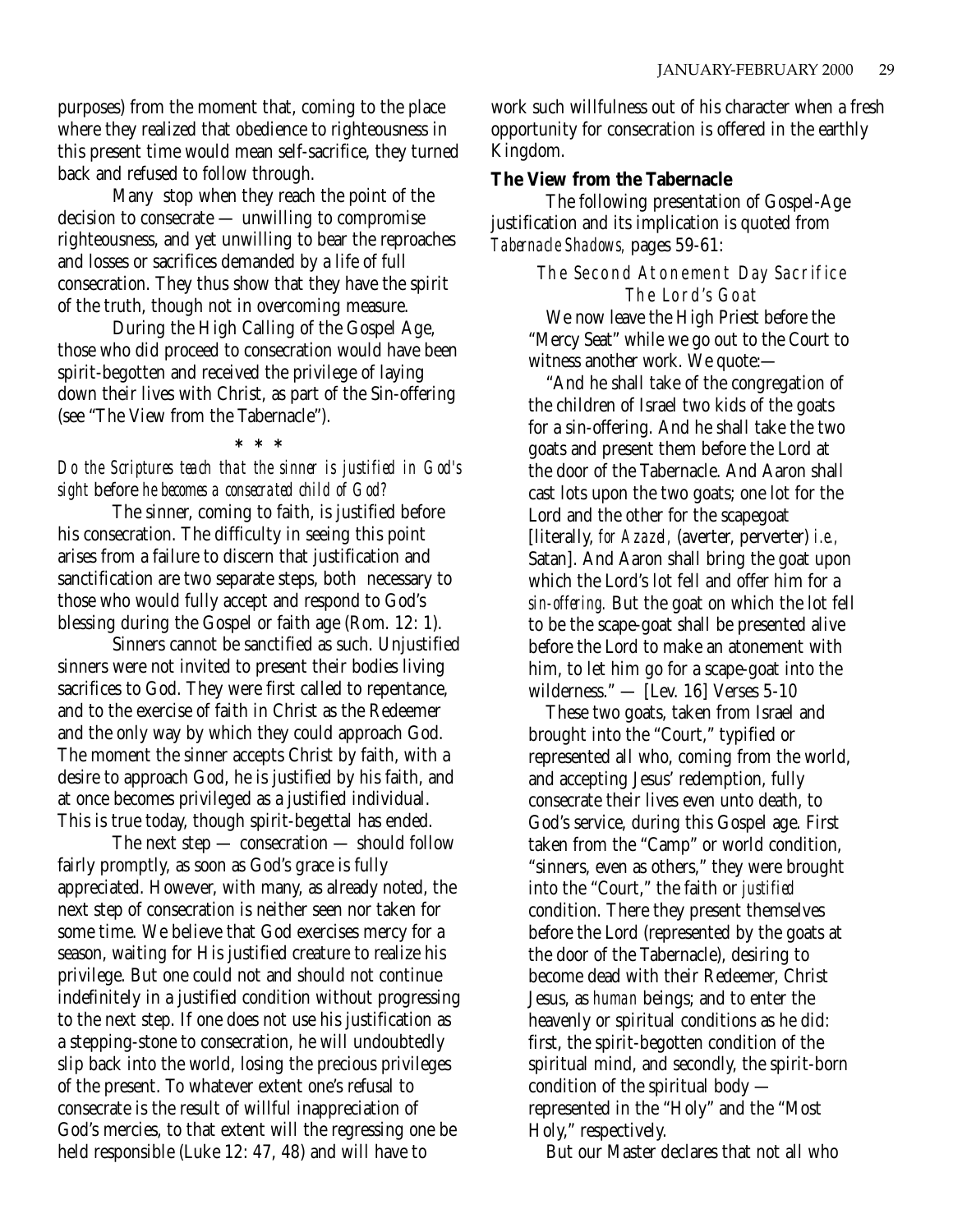say, Lord! Lord! shall enter into the Kingdom; so, too, this type shows that some who say, "Lord, here I consecrate my all," promise more than they are willing to perform. They know not what they promise, or what it costs of self-denial, to take up the cross daily and to follow the footsteps of the man Jesus [the *bullock*] to "go to him without the camp [to the utter disregard and destruction of the human hopes, etc.] bearing the reproach with him." — Heb. 13: 13

In this type of the two goats, both classes of those who covenant to become dead with Christ are represented: those who do really follow in his footsteps, as he hath set us an example, and those who, "through *fear* of [this] *death* are all their lifetime subject to bondage." (Heb. 2: 15) The first class is the "Lord's goat," the second is the "scape-goat." Both of these classes of goats, as we shall see, will have a part in the atonement work in bringing the world into complete harmony with God and his Law, when this "Day of Atonement," the Gospel age, is ended. But only the first class, "the Lord's goat," who follow the Leader, are a part of

the *"sin-offering,"* and ultimately members of his glorified Body.

The casting of lots to see which goat would be the "Lord's goat" and which the "scape-goat," indicated that God has no choice as to which of those who present themselves shall win the prize. It shows that God does not *arbitrarily* determine which of the consecrated shall become partakers of the divine nature, and jointheirs with Christ our Lord, and which shall not. Those who suffer with him shall reign with him: those who succeed in avoiding the fiery trials, by a compromising course, miss also the joint-heirship in glory. — Rom. 8: 17

Every *believer,* every *justified* one (Levite) in the "Court," who presents himself during the Atonement Day, the Gospel age, is acceptable as a sacrifice — Now is the acceptable time. And he who keeps his covenant and performs the sacrifice is typically represented in the "Lord's goat." Those who do not yield themselves willing sacrifices, "loving the present world," are represented in the "scape-goat."

## **LETTER BOX**

DEAR BRO. HEDMAN: Greetings in the blessed name of Jesus!

I would like to receive a few of *The Hell of the Bible* booklets and a few *What is the Soul?* I really enjoyed speaking with you on the phone a few days ago and I pray that you and your service for God is well.

Please send me any information that you can regarding contact with those of like faith in North Carolina.

Thank you,

H.K., North Carolina

DEAR BRETHREN: I would like to order two sets of the Library Edition of the *Studies in the Scriptures,* as advertised. I wish to send them as a birthday gift for my nephew . . . he is eagerly awaiting their arrival.

We send our greetings to the brethren there from the brethren in Poland with whom we are in contact via e-mail. . . . With Christ's love we remain,

E. and S.M, Virginia

DEAR BROTHERS: I met Bro. \_\_\_ at one of our conferences after leaving the "Jehovah's Witnesses" of which I was a member for over 40 years. . . . Being an elder for over 25 years and serving in all capacities in the congregation, I knew full well that if I did not back off it would mean losing my wife, children, and grandchildren to the organization's control. I thank the Lord that after two years I was able to reason with them from the Scriptures . . . . we had been misled and, most important, all of us could see the lack of fruitage of the spirit toward us by those who we thought of as our brethren in Christ.

I have been re-reading the original *Watch Tower* reprints and find many of the articles enlightening. I also find a better and more open spirit, so foreign to the Society I knew. The Society would not tolerate any criticism or viewpoint that differed from their own. Thank you.

> Your Brother in Christ, D.S., Washington

*The Present Truth* welcomes your letters. We reserve the right to edit all letters received for length and readability. Our practice is to indicate only the writer's initials, except where the individual is a known appointee of the Movement. Anonymous letters will not be published.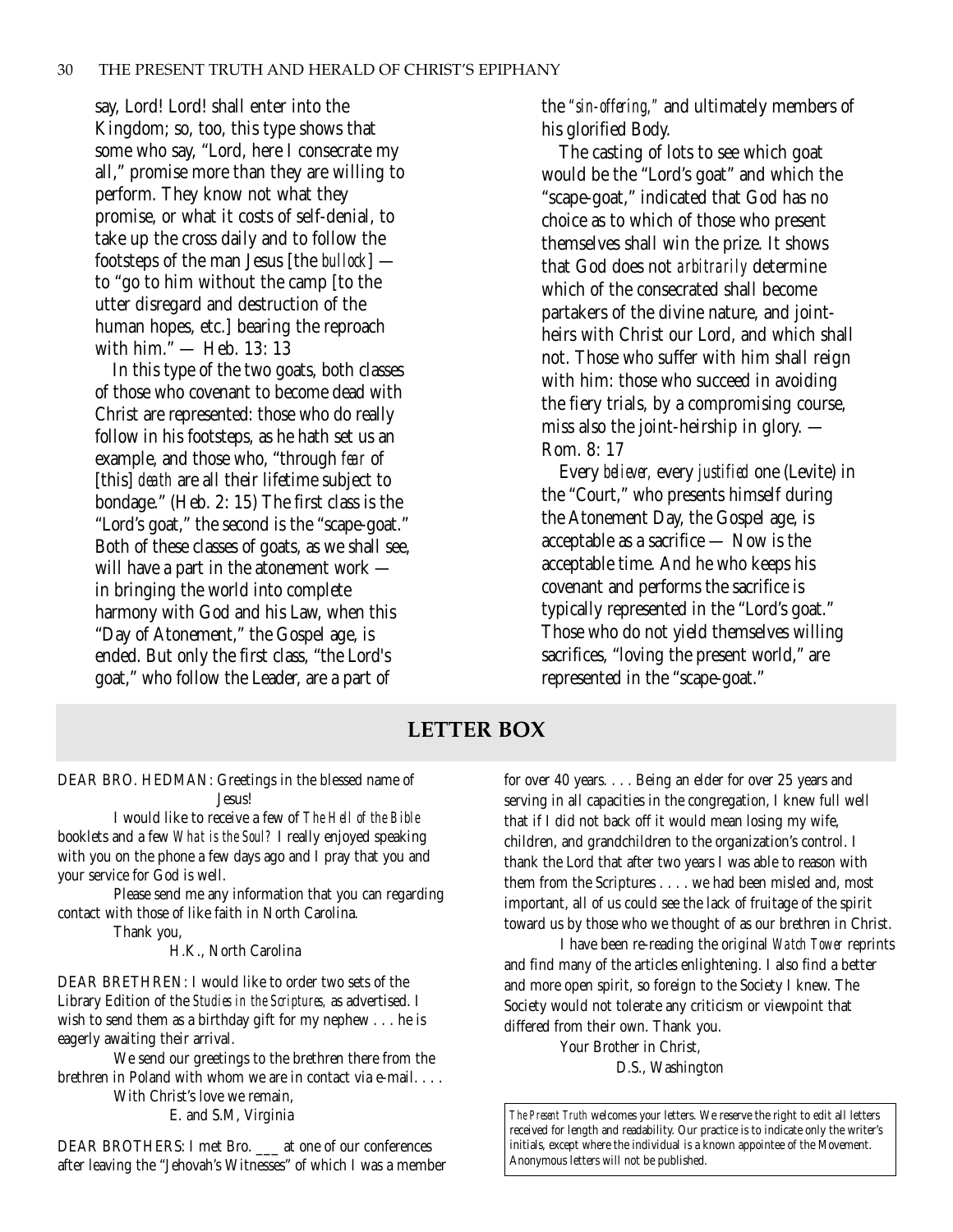## **SECONDS**

#### **Outlook for Foreign Industrial Competition Appalling**

[An extract from *The Battle of Armageddon,* page 331, 332, on the world of 1912.]

[A]t this juncture a new field for enterprise and Capital, but not for Labor, opens up. Japan and China are awakening to Western civilization from a sleep of centuries to an appreciation of steam, electricity, machinery and modern inventions in general. We should remember that Japan's population about corresponds to that of Great Britain; and that China's population is more than five times that of the United States. Let us remember, too, that these millions are not savages, but people who generally can read and write their own language; and that their civilization, although different, is far older than that of Europe — that they were civilized, manufacturers of China wares and silk goods when Great Britain was peopled with savages. We need not be surprised, therefore, to learn that Capital is seeking engagement in China, and especially in Japan — to build railroads there, to carry thither machinery, to erect there large manufacturing establishments; that thus they may utilize the skill, energy, thrift, patience and submissiveness of those millions accustomed to toil and frugality.

Capital sees large rewards in a land where labor can be had at from six to fifteen cents per day for each employee —

accepted without a murmur, and with thanks. Considerable capital has already gone to Japan, and more awaits concession in China. Who cannot see that it will require but the short space of a very few years to bring the whole manufacturing world into competition with these millions of already skillful and apt-tolearn peoples? If present wages in Europe are found insufficient; and if because of previous munificent wages in the United States and the (as compared with Europe and Asia) extravagant ideas and habits cultivated here, we consider present wages "starvation wages" (although they are still double what is paid in Europe and eight times what is paid in Asia), what would be the deplorable condition of labor throughout the civilized world after thirty more years of inventing and building of labor-saving machinery; and after all the labor of the world has been brought into close competition with the cheap labor of the far East? It would mean not only fifteen cents a day as pay, but in addition six men for every job at even that pittance. The public press years ago noted the removal of a cotton mill from Connecticut to Japan, and since then other manufacturers have gone thither, in order to secure a field of cheaper labor and of consequently larger profits.

## **PUBLICATIONS**

Some of our publications are listed below. Prices for U.S. addresses only; others add 10% toward postage. As a courtesy to subscribers, we supply low-cost Bibles, concordances, *etc*.

> STUDIES IN THE SCRIPTURES Library Edition

Costs \$13.95 for a 6-volume set. Volume 1 is 1937 edition (reprinted 1960 and 1997), and includes a year's free subscription to *The Bible Standard* (ordinarily \$3.00 per year). Volumes 2 through 6 are 1937 edition. This a good quality hardbound set. Each book has a Scripture index, questions, and notes in the back. Volume 6 has additionally a topical and Scriptural index for all 6 volumes. Vol. 1, The Divine Plan of the Ages (424 pages) \$5.00 Vol. 2, The Time Is At Hand (451 pages) \$2.50 Vol. 3, Thy Kingdom Come (458 pages) \$2.50 Vol. 4, The Battle of Armageddon (709 pages) \$3.00 Vol. 5, The At-One-Ment Between God and Man (560 pages) \$2.50 Vol. 6, The New Creation (896 pages, with topical index) \$3.00 Complete set (includes year's *Bible Standard* subscription) \$13.95 SELECTED BOOKS

Life—Death—Hereafter (224 pages), paperback, \$1.50, hardback, \$2.00 God (547 pages; describing Jehovah's great attributes) \$2.00 Creation (585 pages; describing God's creative work) \$2.00 The Bible (794 pages; much useful information on it and its uses) \$2.50 Christ—Spirit—Covenants (744 pages) \$2.50 The Chart of God's Plan (360 pages) \$5.00 The Millennium (488 pages; expounds many Scriptures) \$7.00 Daily Heavenly Manna and Devotional Service \$6.00 Poems of Dawn (300 choice Christian poems) \$5.00 Photo-Drama of Creation (good for children; paperback) \$4.95 Hymns of Millennial Dawn (350 hymns), \$6.00 (words only .50) Tabernacle Shadows (176 pages; types explained), hardback, \$4.00 PRICED BOOKLETS Focus on Zionism (a Christian Zionist view) \$1.00

The Restoration of Israel (48 pages; from *Studies,* Vol. 3) .50 Anglo-Israelism — A Modern Delusion (80 pages) .50

The Gift of Tongues — Should We Seek It or Shun It? (80 pages) .50 Is there Hope for Any of the Unsaved Dead? (80 pages) .50 Satan, Satanism, Demonism and Exorcism (80 pages) .50 Born Again (48 pages; what, when and how) .50 The Great Pyramid and the Bible (48 pages; Bible proofs) .50 The Hell of the Bible (60 pages; treats every Bible text on Hell) .25 Spiritism — Ancient and Modern (67 pages) .25 Jewish Hopes and Prospects (52 pages) .10 Teachings of "Jehovah's Witnesses" Examined (*pro* and *con*) .10

FREE 24-PAGE BOOKLETS FOR SPECIAL LIMITED NEEDS Where are the Dead? • Life and Immortality • What is the Soul? • Resurrection of the Dead • Spiritism is Demonism • Why Does A Loving God Permit Calamities? • The Sabbath Day • Faith Healing • Baptism • Speaking in Tongues — Is it of God? • The Kingdom of God • Mormonism—A Modern Delusion • Preservation of Identity in the Resurrection • The Evolution Theory Examined • The Rapture • Must Christians Pay Tithes? • Why We Believe in God's Existence

FREE LEAFLETS FOR GENERAL DISTRIBUTION Do You Know? • Thieves In Paradise • Israel's Return • New Earth • What is Hell? • The Bible vs. Evolution • "Flying Saucers" • Jesus' Second Advent • Judgment Day • God Loves You! • Earth's Coming Theocratic Government • War on Poverty • Oath-bound Promise • Man's Eternal Destiny • Pollution Crisis • What is the Truth? • Great Pyramid • Restitution • Is God or Satan Winning? • The Full Gospel • Peace—How it Will Come • True Freedom • Laymen's Home Missionary Movement

> SMALL LEAFLETS FOR GENERAL DISTRIBUTION Titles available will vary from time to time

Coming By and By • Christ's Glorious Reign • Close Your Eyes/Divine Plan Ad • Desolation/Restoration • Father Take My Hand • A Good New Year Recipe • How Readest Thou? • Nearing God's Kingdom • My Lord and I/Picture • 23rd Psalm • Salvation/All Things New • Scripture Studies Ad • Watchman, What of the Night?